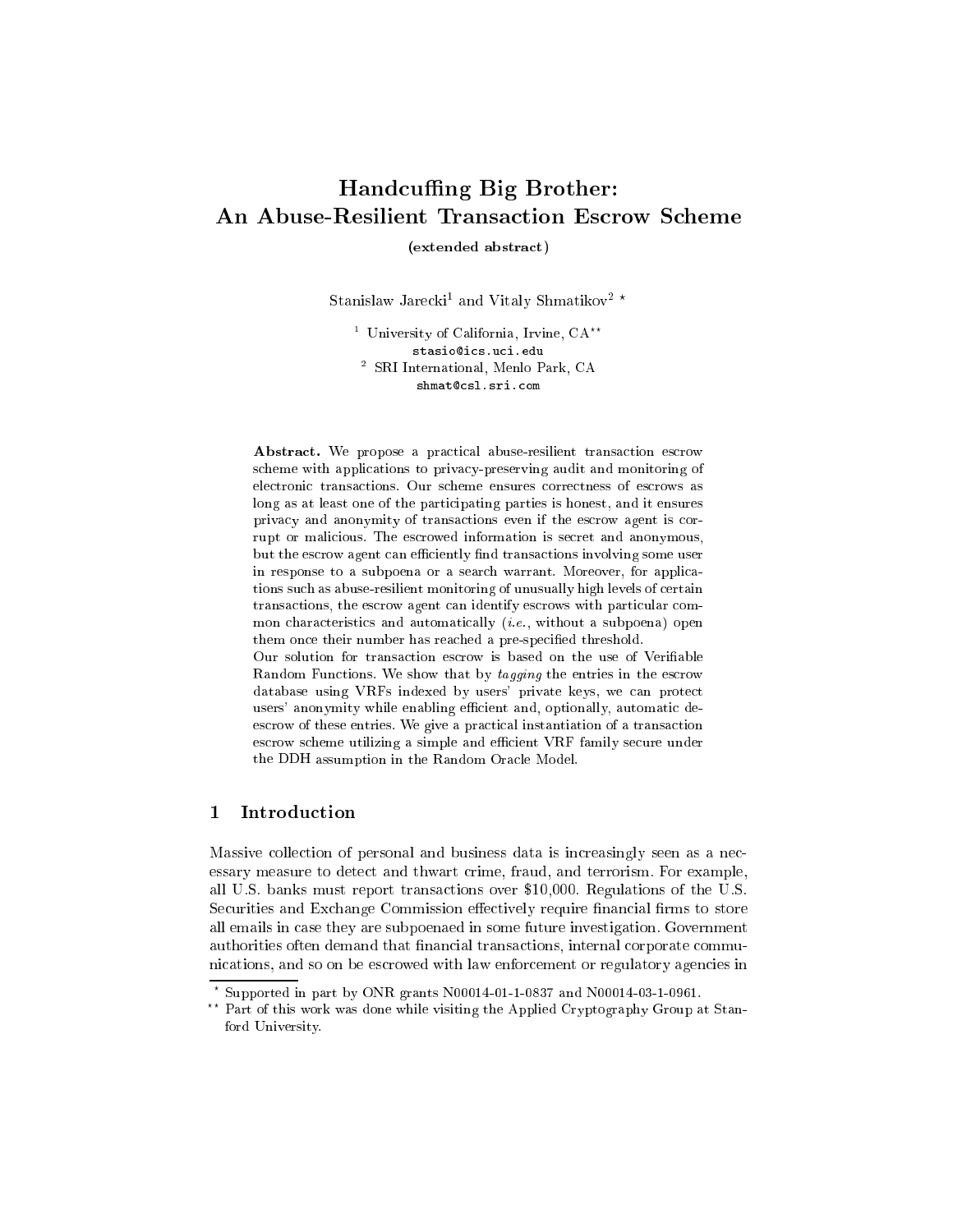such a way that the escrow agency can open the data pertaining to some user within the time period for which a subpoena or search warrant has been issued, or mine the collected data without a warrant for evidence of suspicious activity.

**Existing techniques.** Information stored in the escrow agency's database must be protected both from abuse by the escrow agency's employees and from external attacks. Unfortunately, existing escrow schemes sacrifice either user privacy, or efficiency of the escrow operation. Moreover, existing techniques allow mining of the es
rowed data for eviden
e of suspi
ious a
tivity only by letting the es
row agen
y de-es
row any entry at will.

Key escrow techniques [Mic92,KL95] implicitly assume that escrowed data are tagged by the key owner's identity or address. This enables efficient de-escrow of a subset of re
ords pertaining to some user (e.g., in response to a subpoena), but fails to prote
t anonymity of re
ords against mali
ious employees of the escrow agency who can learn the number and timing of transactions performed by a given person, find correlations between transactions of different people, and so on. On the other hand, if escrows are *not* tagged, then there is no efficient procedure for opening the relevant escrows in response to a subpoena. Each entry in the es
row database must be de
rypted to determine whether it involves the subpoenaed user. This is prohibitively inefficient, especially if the decryption key of the es
row agen
y is shared, as it should be, among a group of trustees.

**Our contribution.** We propose a *verifiable transaction escrow* (VTE) scheme which offers strong privacy protection and enables efficient operation of the esrow agent. Our s
heme furnishes transa
tion parti
ipants with a provably se
ure privacy guarantee which we call *category-preserving anonymity*. We say that two transa
tions belong to the same ategory if and only if they were performed by the same user and are of the same type (e.g., both are money transfers). An escrow scheme is *category-preserving anonymous* if the only information about any two transactions that the (malicious) escrow agent can learn from the corresponding escrow entries is whether the transactions fall into the same category or not. The agent cannot learn which category either transaction belongs to.

Of ourse, a mali
ious parti
ipant may reveal the transa
tion to the es
row agent. However, regardless of the user's transa
tions with dishonest parties who leak information to the escrow agent, all of his transactions with honest parties remain private in the sense of category-preserving anonymity  $-$  even if they belong to the same ategory as ompromised transa
tions. While it does not provide perfe
t anonymity, ategory-preserving anonymity seems to give out no useful information, espe
ially if transa
tion volume is high. (If volume is low, there may be undesirable information leaks, e.g., the escrow agent may observe that only one category is ever used, and deduce that only one user is active.)

We present a VTE scheme with two variants. The first variant has an inexpensive es
row proto
ol, but does not a
hieve full ategory-preserving anonymity. The privacy guarantees it does offer might be acceptable in practice, however. The second variant achieves category-preserving anonymity at the cost of adding an expensive cut-and-choose zero-knowledge proof to the escrow protocol.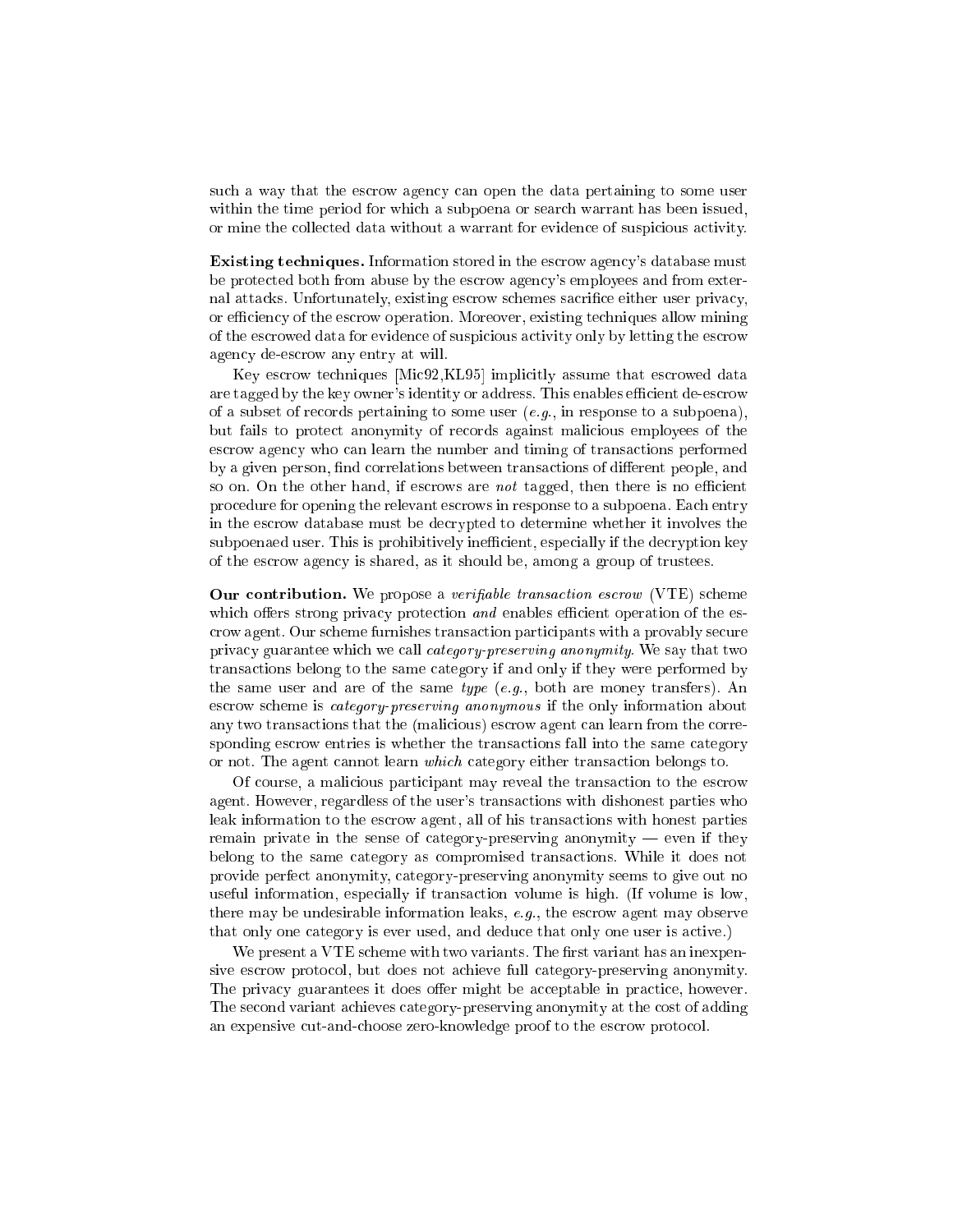Our VTE scheme supports both (1) efficient identification and opening of escrows in response to a subpoena, and (2) efficient *automatic* opening of escrows that fall into the same category once their number reaches some pre-specified threshold. The scheme is also *tamper-resistant* in the sense that a malicious es
row agent annot add any valid-looking es
rows to the database. Finally, our scheme ensures correctness of the escrow entry as long as at least one participant in the es
rowed transa
tion is honest. Note that there is no way to ensure es
row of transa
tions between parties who ooperate in on
ealing the transa
tion.

Our scheme employs Verifiable Random Functions. We show that by tagging entries in the escrow database using VRFs indexed by users' private keys, we enable efficient and, if necessary, automatic de-escrow (disclosure) of these entries, while providing ategory-preserving anonymity for the users. We instantiate our scheme with a practical construction based on a simple and efficient (shareable) VRF family se
ure under the DDH assumption in the Random Ora
le Model.

Applications. A VTE scheme can be used in any scenario where transaction data must be es
rowed but should remain private and anonymous. For example, a financial regulatory agency may collect escrows of all money transfers to ensure availability of eviden
e for future investigations of money laundering. Unless a ourt warrant is obtained, the agen
y should not be able to extra
t any useful information from the escrows, not even participants' identities. At the same time, the automati opening apability of our VTE s
heme an also support a scenario where the agency needs to identify all transfers which are made from the same account and share the same type,  $e.g.,$  all involve a certain organization or country, or more than a certain amount. These transactions should be secret and anonymous until their number reaches a pre-specified threshold, in which case the authority gains the ability to extract all corresponding plaintexts.

Related work. The problem of efficient classification and opening of escrows is related to the problem of search on encrypted data [SWP00,BCOP03]. In the latter problem, however, there is no notion of a mali
ious user who submits in orre
t iphertexts or interferes with re
ord retrieval. Moreover, their te
hniques require the user to generate search-specific trapdoors, while we are also interested in s
enarios where the es
row agent is able to open all es
rows in a given category not because he received some category-specific trapdoor but because the *number* of escrows within a category reached a pre-specific threshold.

**Paper organization.** In section 2, we define verifiable transaction escrow and describe its security properties. In section 3, we present the simpler variant of our VTE onstru
tion, whi
h is pra
ti
al but does not a
hieve full ategorypreserving anonymity. In se
tion 4, we present another variant whi
h does a
hieve ategory-preserving anonymity, but employs an expensive ut-andhoose zeroknowledge protocol. In section 5, we show how to extend either construction to support automatic de-escrow capability. For lack of space, we omit all proofs from these proceedings. The full version of the paper, including all proofs, will be made available on  $e$ print  $[JS04]$ .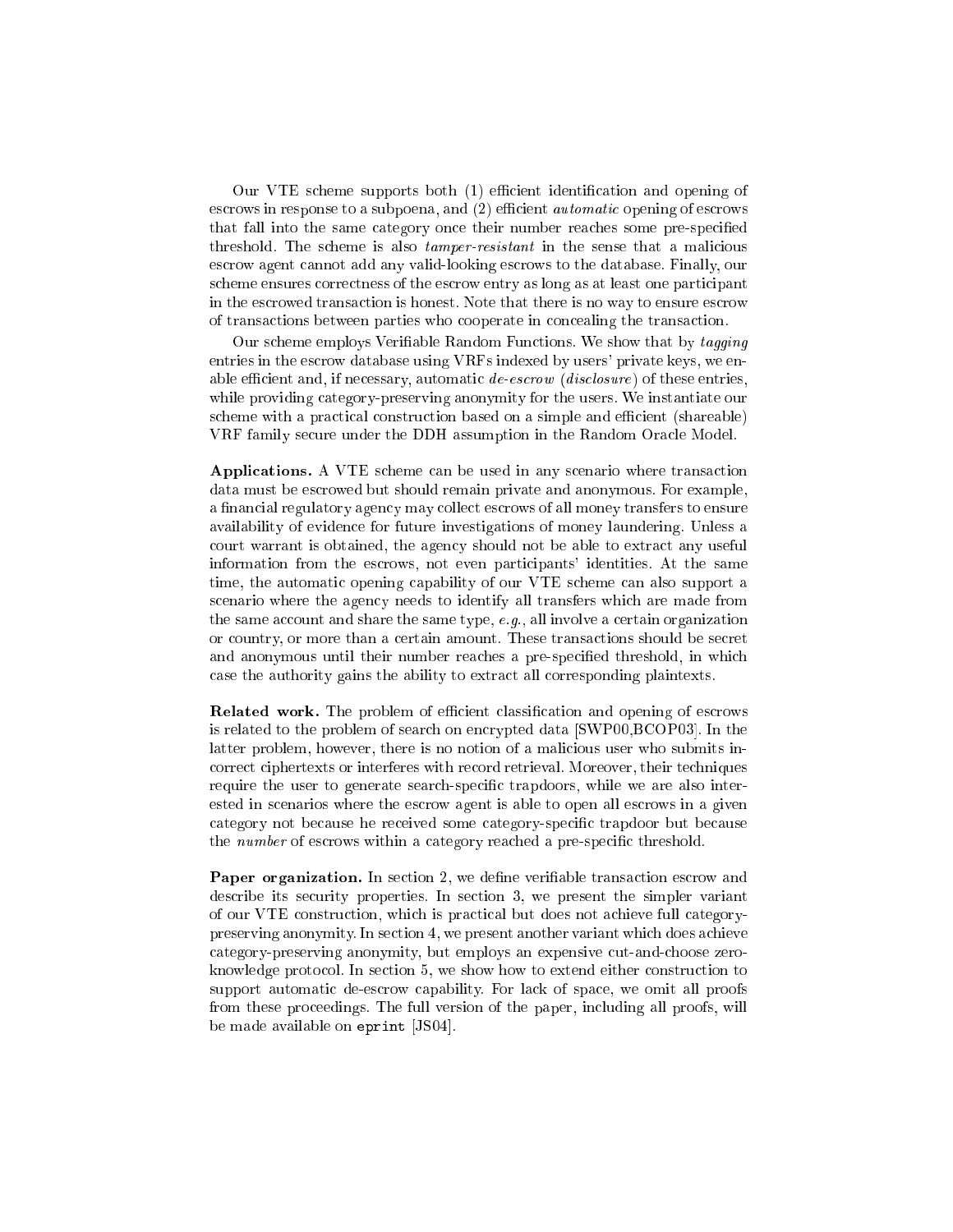# 2 Definition of a Verifiable Transaction Escrow Scheme

A Verifiable Transaction Escrow (VTE) system involves an escrow Agent and any number of users. We assume that each transaction occurs between a User and a *Counterparty*. The two roles are naturally symmetric (users may act as ounterparties for ea
h other), but in some appli
ations the es
row agent may only be interested in monitoring users  $(e.g.,$  bank clients), but not the counterparties (banks).

We assume that each transaction is adequately described by some bitstring  $m$ . and that there is a public and easily computable function  $Type$ , where  $Type(m)$ of transaction m is application-specific, e.g., "this transaction is a money transfer," or "this transaction is a money transfer between \$1,000 and \$10,000." The  $category$  of a transaction is the (user identity,type) pair.

#### 2.1 Basic properties of a Verifiable Transaction Escrow scheme

A VTE scheme is a tuple  $(AKG,UKG, U_1, A, U_2, C, U_3, J)$  of the following probabilisti polynomial-time (PPT) algorithms:

and a month of a security generation algorithms, which are separated as security parameter  $\tau$  generate, respectively, Agent's key pair  $(k_A, pk_A)$  and, for each User, key pair  $(k_U, pk_U)$ .

 $\mathcal{N} = \pm 1$  are interactions which is to an estimate and interactions which is to an estimate of the stress of the stress of the stress of the stress of the stress of the stress of the stress of the stress of the stress add an escrow of a transaction to the Agent's database in exchange for a *receipt* which will be later verified by the transaction Counterparty. The protocol runs between User  $(U_1)$  and Agent  $(A)$ , on public input of Agent's public key  $pk_A$ . User's private input is  $(k_U, m)$ , where m is the transaction description. Agent's private input is  $(k_A, D)$  where D is the state of Agent's escrow database. User's output is a receipt  $rcpt$ , and Agent's output is an *escrow* item  $e$ , which defines a new state of Agent's database as  $D' = D \cup \{e\}.$ 

 (U2; C) are intera
tive algorithms whi
h dene a veri
ation proto
ol. Its aim is for the Counterparty to verify the receipt certifying that the transaction was properly escrowed with the Agent. The protocol runs between User  $(U_2)$  and Counterparty (C), on public input  $(pk_U, m, pk_A)$ . User's private input is  $k_U$ , rcpt. Counterparty outputs decision  $d = \text{accept/reject.}$ 

 (U3; J ) is a pair of intera
tive algorithms whi
h denes a subpoena proto
ol. Its aim is to identify all transactions of a given type in which the user participated, and only those transactions. The protocol runs between User  $(U_3)$  and a public Judge (J), on public inputs  $(pk_U, T, D)$ , where  $pk_U, T$  identify the (user,type) category to be subpoenaed, and  $D$  is Agent's database. User's private input is  $k_U$ . Judge has no private inputs. Algorithm J outputs M, which is either a symbol ontempt if the User refuses to ooperate, or <sup>a</sup> (possibly empty) list  $(m_1, m_2, ...)$  of transactions of type T involving user  $pk_U$ .

Completeness. If parties follow the protocol, then every escrowed transaction can be de-escrowed in the subpoena. In other words, for all keys  $(k_A, pk_A)$  and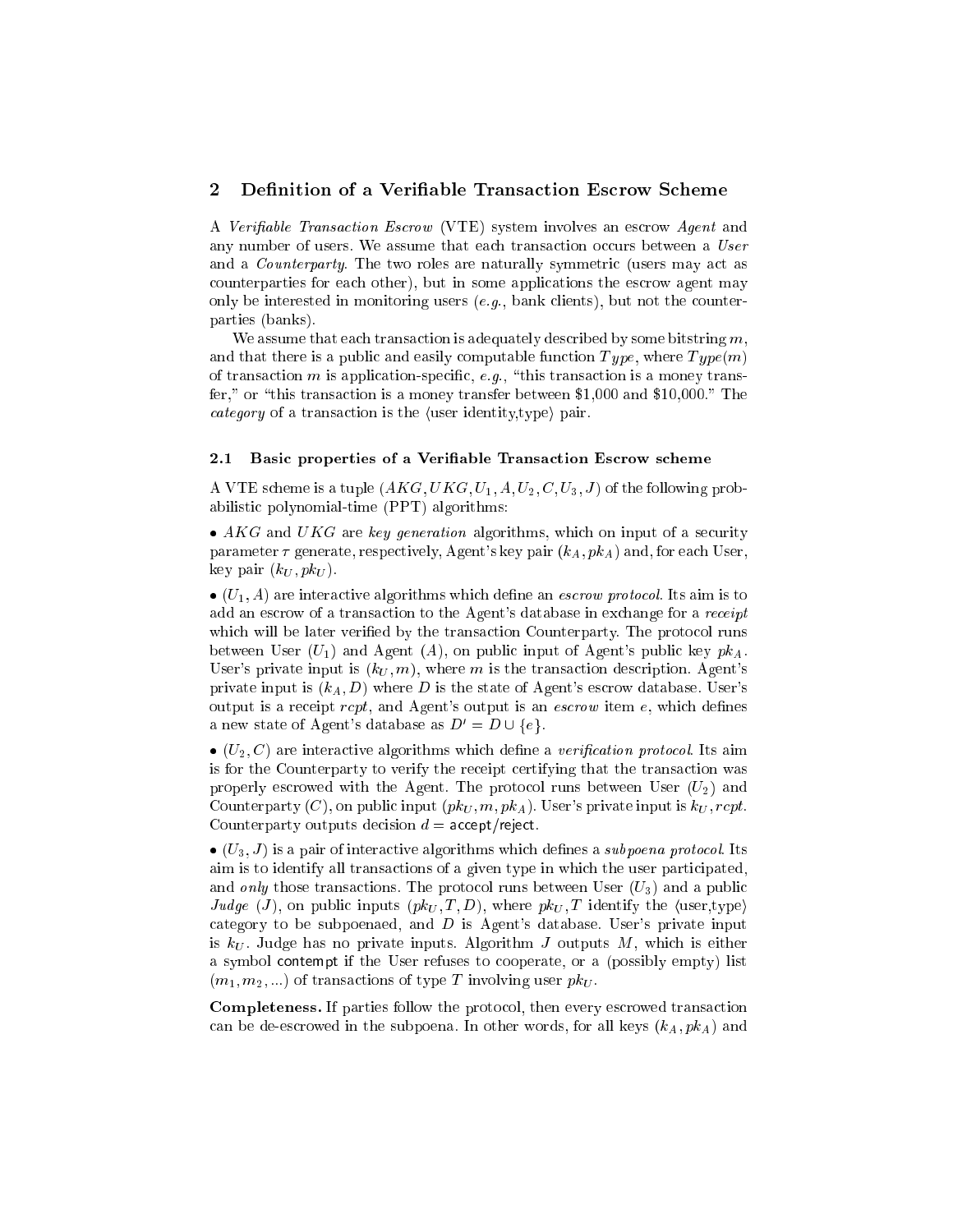$(\kappa_U, \mathit{p}\kappa_U)$  generated by AKG and UKG, and for every  $m, D, D$ , if  $(U_1(\kappa_U,$ m),  $A(k_A, D)$  ( $pk_A$ ) outputs (rcpt, e) then  $\langle U_2(k_U, rcpt), C \rangle (pk_U, m, pk_A)$  outputs  $a = \text{accept}$  and  $\langle \bar{U}_3(\kappa_U), J \rangle(\bar{p}\kappa_U, I)$   $ype(m), D \cup \{e\}$  outputs  $M$  s.t.  $m \in M$ .

For notational convenience, we define predicate  $Prop(e, m, pk<sub>U</sub>)$  to be true if and only if  $\{U_3(k_U), J\}$   $\phi(k_U, I \text{ } ype(m), D_1 \cup \{e\})$  outputs M s.t.  $m \in M$ .

Verifiability. The escrow agent receives a correct escrow of the transaction as long as at least one party in the transaction is honest. In particular, a malicious User has only negligible probability of getting an honest Counterparty to  $ac$ cept in an escrow protocol unless the User gives to the Agent a proper escrow. Formally, for every PPT algorithms  $U_1, U_2$ , for every  $D, m$ ,

$$
\Pr[\, Prop(e, m, pk_U) \mid (k_A, pk_A) \leftarrow AKG(1^r); \ (k_U, pk_U) \leftarrow UKG(1^r);
$$
\n
$$
(rcpt^*, e) \leftarrow \langle U_1^*(k_U, m), A(k_A, D) \rangle (pk_A);
$$
\n
$$
\text{accept} \leftarrow \langle U_2^*(rcpt^*), C \rangle (pk_U, m, pk_A) \mid \geq 1 - \text{negl}(\tau)
$$

Efficient and unavoidable subpoena. The subpoena procedure is unavoidable in the sense that the user is either publicly identified as refusing to cooperate, or all entries in the escrow database which involve the user and the specified type are publicly revealed. Namely, for every PPT algorithm  $U_3$  , for every  $D$  ,  $m$ ,  $e$ , for  $T = Type(m)$ ,

$$
\Pr[M = \text{content} \lor m \in M \mid (k_A, pk_A) \leftarrow AKG(1^{\tau}); \ (k_U, pk_U) \leftarrow UKG(1^{\tau});
$$

$$
M \leftarrow \langle U_3^*(k_U), J \rangle (pk_U, T, D' \cup \{e\}); \ Prop(e, m, pk_U)] \ge 1 - negl(\tau)
$$

Moreover, the subpoena protocol is *efficient* in the sense that its running time is linear in the number of escrows of the subpoenaed  $\langle$ user,type $\rangle$  category in the database D, rather than in the size of the whole escrow database D.

Tamper resistance. A malicious Agent can't add entries to the escrow database which would be identified as transactions involving some user during the public subpoena process, unless that user created these escrows himself. Namely, for every PPT algorithm  $A$  , for random keys  $\kappa_U, \bar{p}\kappa_U$  generated by  $U\boldsymbol{\Lambda} G$ , if  $A$ has access to user oracles  $O_{U_1}(\cdot, \cdot)$ ,  $O_{U_2}(\cdot, \cdot, \cdot)$ , and  $O_{U_3}(\cdot, \cdot)$ , where  $O_{U_1}(m, pk_A)$ follows the  $U_1$  protocol on  $(k_U, m)$  and  $pk_A$ ,  $O_{U_2}(m, rcpt, pk_A)$  follows the  $U_2$  proto<br>col on  $(k_U, m, rcpt)$  and  $pk_A$  , and<br>  $\mathcal{O}_{U_3}(T, D)$  follows the  $U_3$  protocol on<br>  $k_U$  and  $(p\kappa_U, 1, D)$ , then there is only negligible probability that  $A = \frac{1}{2} \sum_{i=2}^{U} \sum_{i=3}^{U} \binom{W}{i}$ produces  $I$ ,  $D$  s.t.  $M \leftarrow (U_3(KU), J)$  ( $pkU, I$ ,  $D$ ) where M contains some message m s.t. A did not run oracle  $\sigma_{U_1}(\cdot, \cdot)$  on m and some  $p\kappa_A$ .

Category-preserving anonymity. By default, the only information learned by a mali
ious Agent about any two instan
es of the es
row proto
ol is whether the two transactions fall into the same *category*, *i.e.*, correspond to the same

We say that a function  $f(\tau)$  is negligible if for any polynomial  $p(\cdot)$ , there exists  $\tau_0$ s.t. for every  $\tau \geq \tau_0$ ,  $f(\tau) < 1/p(\tau)$ . We denote a negligible function by negl(.).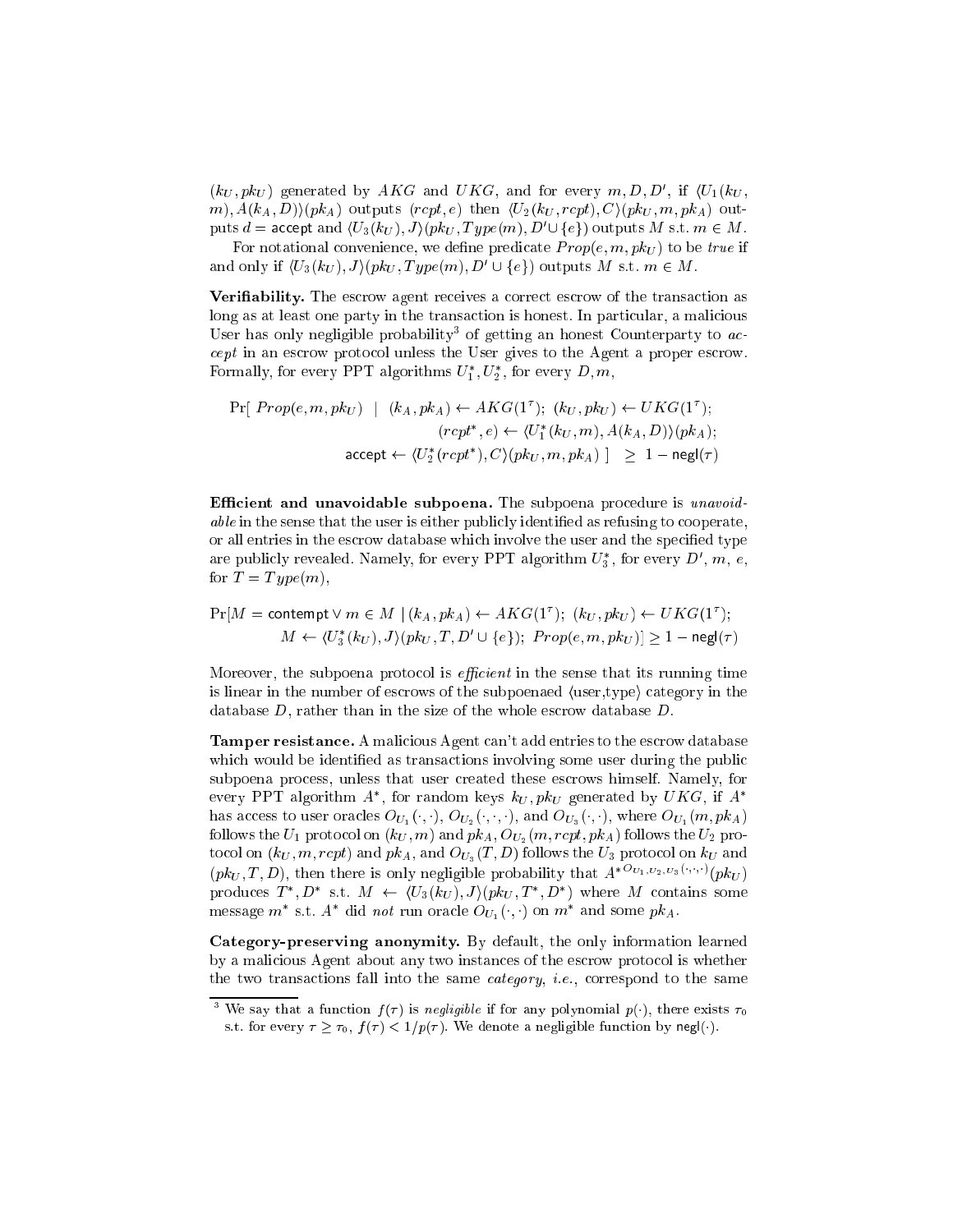$\langle$ user,type $\rangle$  pair or not. Moreover, neither the transactions opened in the subpoena proto
ol, nor transa
tions reported to the Agent by some mali
ious Counterparties, should help the malicious Agent to crack the privacy of transactions done with honest Counterparties and whi
h were not subpoenaed.

Formally, consider the following game between any PPT algorithms  $A_\perp, C_\perp$ and the VTE system. First, polynomially many user keys  $\{(k_i, pk_i)\}\$  are generated by the  $\overline{U}K$ G algorithm. Then, if  $A$  -has access to *periole* user oracles  $O_{U_1}(\cdot,\cdot,\cdot), O_{U_2}(\cdot,\cdot,\cdot,\cdot)$ , and  $O_{U_3}(\cdot,\cdot,\cdot)$ , where  $O_{U_1}(i,m,pk_A)$  follows the  $U_1$  protocol on  $(k_i, m)$  and  $pk_A$ ,  $O_{U_2}(i, m, rct, pk_A)$  follows the  $U_2$  protocol on  $(k_i, rct)$ and  $(pk_i, m, pk_A)$ , and  $O_{U_3}(i, T, D)$  follows the  $U_3$  protocol on  $k_i$  and  $(pk_i, T, D)$ , the following holds:

$$
\Pr[ b = b' \mid (i_0, i_1, m_0, m_1, st, pk_A) \leftarrow A^{*O_{U_1, U_2, U_3}(\cdot, \cdot, \cdot, \cdot)}(pk_1, ..., pk_{p(\tau)}); \nb \leftarrow \{0, 1\}; (rept_b, st') \leftarrow \langle U_1(k_{i_b}, m_b), A^*(st) \rangle (pk_A); \overline{b} = \neg b; (rept_{\overline{b}}, st'') \leftarrow \langle U_1(k_{i_{\overline{b}}}, m_{\overline{b}}), A^*(st') \rangle (pk_A); \n(st''') \leftarrow \langle U_2(k_{i_0}, rept_0), C^*(st'') \rangle (pk_{i_0}, m_0, pk_A); \n(st''') \leftarrow \langle U_2(k_{i_1}, rept_1), C^*(st''') \rangle (pk_{i_1}, m_1, pk_A); \nb' \leftarrow A^{*O_{U_1, U_2, U_3}(\cdot, \cdot, \cdot, \cdot)}(st'''); \; ] \leq \frac{1}{2} + neg(\tau)
$$

where the lest transactions  $(i_0, m_0)$  and  $(i_1, m_1)$  and the queries of  $A$  to  $OU_1$ and  $O_{U_3}$  oracles are restricted as follows:

(1) The test transactions are not subpoenaed, *i.e.*,  $O_{U_3}$  is not queried on either  $(i_0, Type(m_0))$  or  $(i_1, Type(m_1)).$ 

 $(2)$  If any of the  $\langle$ user,type $\rangle$  pairs involved in the test transactions are seen by the Agent in some query to  $O_{U_1}$  or  $O_{U_3}$ , then the two test transactions must have the same (user,type) pairs, *i.e.*, if for any  $\beta = 0, 1$ , either  $O_{U_3}$  was queried on  $(i_{\beta}, 1$  ype $(m_{\beta})$  or  $\mathcal{O}_{U_1}$  was queried on  $(i_{\beta}, m_{\beta})$  s.t.  $1$  ype $(m_{\beta}) = 1$  ype $(m_{\beta})$ , then  $i_0 = i_1$  and  $Type(m_0) = Type(m_1)$ .

### 2.2 Additional desirable properties of a VTE s
heme

Automatic threshold disclosure. A VTE scheme may support automatic opening of escrows involving transactions with the same (user,type) once their number rea
hes some threshold value, pre-set for transa
tions of this type. We show an example of such extension in Section 5.

Key management. In practice, a VTE scheme requires a  $Key\ \mathit{Certain}$ Authority serving as strong PKI. If a user's key is lost or compromised, the CA must not only revoke that key and certify a new one, but also reconstruct the old key to fa
ilitate the subpoena of transa
tions whi
h were es
rowed under it. To avoid a single point of failure, the CA should implement this key escrow functionality via a group of trustees using standard threshold techniques. We stress that although majority of the CA trustees must be trusted, this is not a severe limitation of the proposed s
heme be
ause CA is invoked only when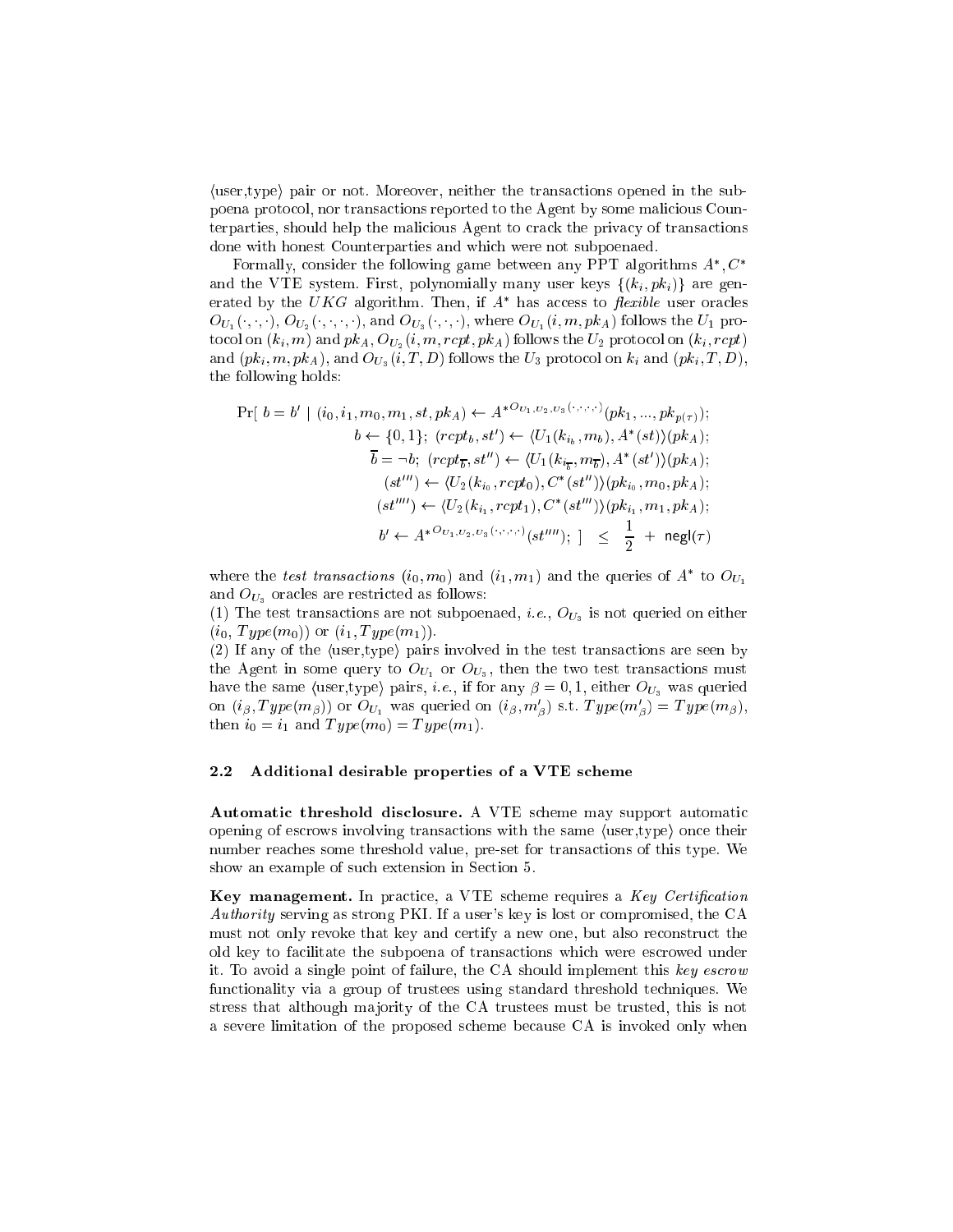a new user enrolls in the system, or when the key of some user is subpoenaed and he refuses to cooperate. Moreover, the *secret keys* of the CA trustees need only be used during re
onstru
tion of some user's key in the ase of key loss and/or user's refusal to cooperate with a subpoena, both of which should be relatively infrequent events. Interestingly, while PKI is often viewed as a threat to privacy, in our scheme it actually *helps* privacy. Without PKI, escrow can only be implemented via a publi
-key s
heme that annot guarantee both user anonymity and efficient operation of the escrow scheme.

# 3 Basi Constru
tion of <sup>a</sup> VTE S
heme

We present the simpler variant of our VTE scheme. As we explain in section 3.1, this scheme does not achieve full category-preserving anonymity, but its privacy protection can be good enough in practice. In section 4, we show a variant of the same VTE s
heme whi
h does a
hieve full ategory-preserving anonymity. Both variants use cryptographic primitives of verifiable anonymous encryption, verifiable anonymous tagging, and anonymous signatures, which we define and implement in section 3.2. In section 3.3, we discuss key management issues.

VTE onstru
tion overview. In our VTE onstru
tion, an es
row onsists of  $(1)$  an encryption of the transaction plaintext,  $(2)$  a signature, and  $(3)$  a deterministically computed tag which is an output of a pseudorandom function indexed by the user's private key and applied to the *type* of the transaction. The tags enable the Agent to group entries in the escrow database into "bins" orresponding to tag values. Be
ause a pseudorandom fun
tion assigns outputs to inputs deterministically, escrows corresponding to the same  $\langle$ user,type $\rangle$  category are always placed in the same bin, enabling efficient identification of the escrowed entries of a given category during the subpoena. However, the pseudorandomness helps to ensure that the tags reveal no more information than permitted by category-preserving anonymity, *i.e.*, the only information learned by the escrow agent about any two es
rows is whether they belong to the same ategory.

The signature is in
luded to disable Agent's tampering with the es
rowed entries. The encryption and the tag must preserve secrecy of the transaction plaintext against hosen-plaintext atta
k, be
ause a mali
ious Agent an ause a user to participate in transactions of Agent's choice and see the corresponding escrow entries (see the definition of category-preserving anonymity). The whole escrow must also protect user's key privacy against the same chosen-plaintext atta
k. To enable veri
ation that an es
row is orre
tly formed, both the tag, the ciphertext, and the signature must be  $verifiable$  by the transaction counterparty,  $i.e.,$  given the transaction plaintext and the user's public key.

**Initialization:** Every user is initialized with a public/private key pair implemented as in section 3.2. The escrow agent is initialized with a key pair of any CMA-se
ure signature s
heme.

Escrow protocol: We assume that before the escrow protocol starts, the user and the counterparty agree on transaction description m of type  $T = Type(m)$ .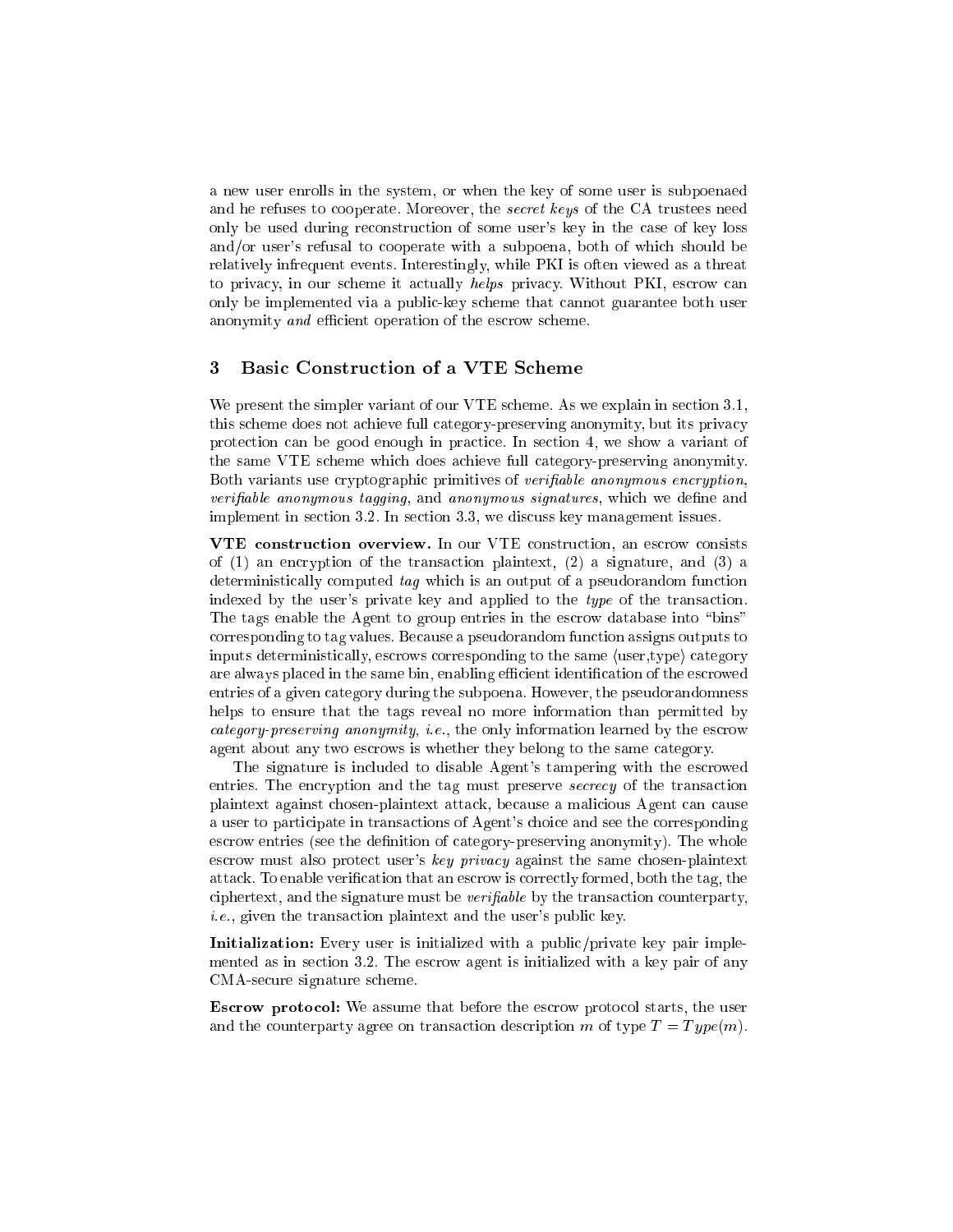- 1. The user sends to the escrow agent an  $\textit{escrow} \ e = (c, t, s) \text{ s.t.}$ 
	- (a)  $c = \text{Enc}_k\{m\}$  is a verifiable anonymous symmetric encryption of m.
	- (b)  $t = \text{Tag}_k \{T\}$  is an output of a verifiable anonymous tagging function.
	- (c)  $s = \text{sig}_k \{c, t\}$  is an anonymous signature on the (ciphertext,tag) pair.
- 2. The agent places escrow  $e$  in the escrow database in the bin indexed by the tag t, and sends his signature rcpt on  $e$  to the user.

# Verification protocol:

- 1. The user forwards the escrow  $e$  and the agent's signature  $rcpt$  to the counterparty, together with a proof that:
	- (a) c is a ciphertext of m under a key k corresponding to the public key pk.
	- (b) t is a tag computed on type T under key k corresponding to  $pk$ .
	- (c) s is an anonymous signature computed on  $(c, t)$  under the public key pk.
- 2. The transaction counterparty accepts if he verifies the agent's signature on e and the orre
tness of the above three proofs.

**Subpoena protocol:** The protocol proceeds on a public input of any subset D of the escrow database, the type T of the subpoenaed transactions, and the identity  $pk$  of the subpoenaed user:

- 1. The user computes tag  $t = \text{Tag}_k\{T\}$  and proves its correctness under pk.
- 2. Entries  $(e_1, e_2, ...)$  in D which are indexed by tag t are publicly identified, and for each  $e_i = (c_i, t, s_i)$ , the user verifies the signature  $s_i$  on  $(c_i, t)$ .
	- (a) If the signature does not match, the user *provably denies* that the signature is valid under  $pk$ , and if the proof is correct the entry is skipped.
	- (b) If the signature matches, the user publishes the transaction plaintext  $m_i$ by decrypting the ciphertext  $c_i$  under k, and proving correctness of the decryption under key k corresponding to pk.
- 3. If the user ooperates, the output in
ludes all (and only) transa
tions of the subpoenaed type for that user. If any of the above proofs fails, the publi output is the spe
ial symbol ontempt.

From the properties of the cryptographic primitives used in this VTE construction, the following theorem follows:

**Theorem 1.** The basic VTE scheme satisfies  $(1)$  verifiability,  $(2)$  efficient and unavoidable subpoena, and (3) tamper resistance.

### 3.1 Privacy leakage of the basic VTE scheme

In the above scheme, the user presents the (ciphertext, tag, signature) tuple to both the agent and the ounterparty. This allows a mali
ious ounterparty and a malicious agent to *link* their views of the escrow and verification protocols, and sin
e the ounterparty knows the user identity and the message plaintext, a malicious agent can learn an association between a tag and a (user,type) pair. This would violate ategory-preserving anonymity, be
ause with this knowledge the escrow agent can learn the type and user identity of all transactions with the same tag, even those conducted with other, *honest* counterparties.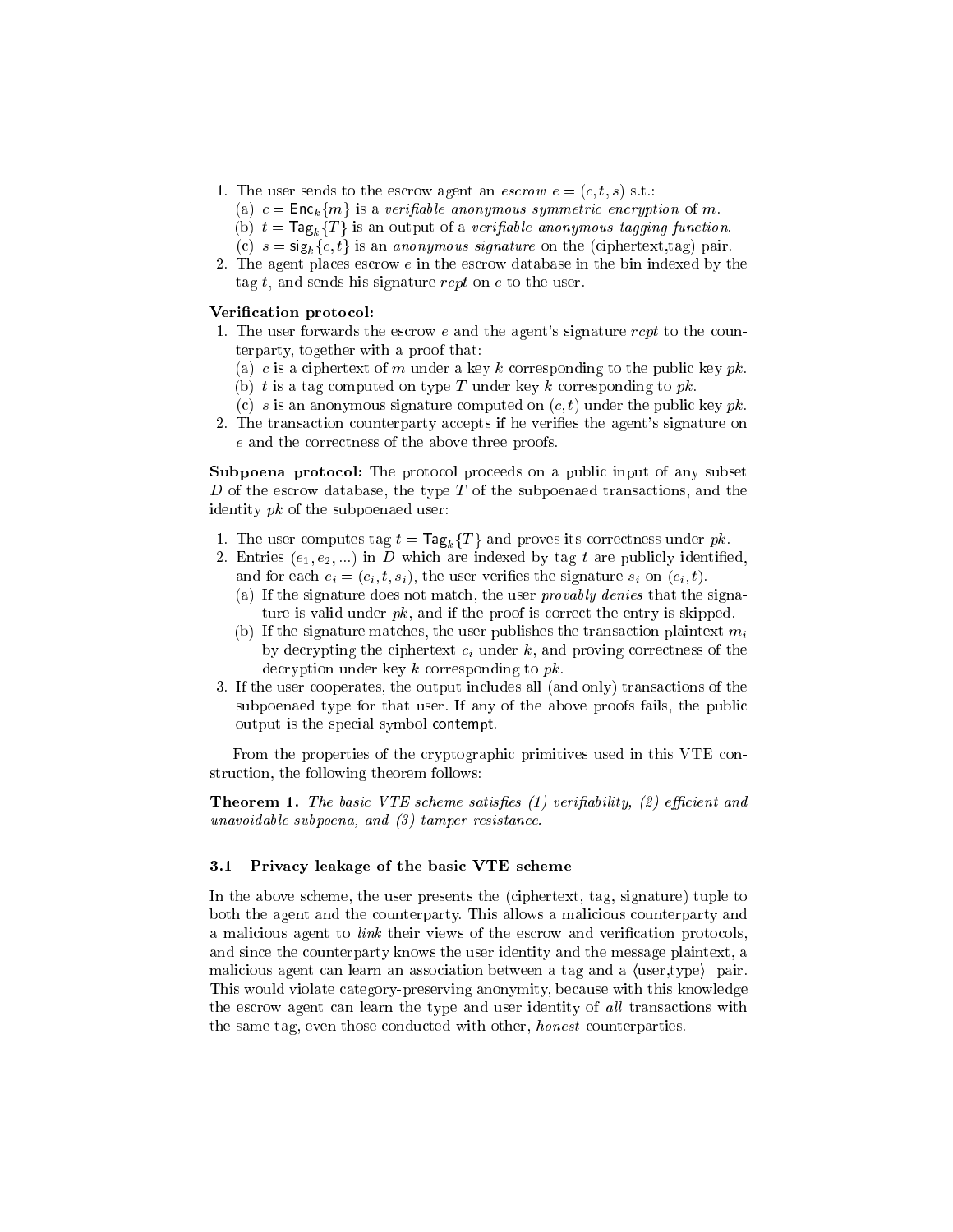In practice, privacy protection can be increased by allowing the type of the transa
tion to range over some small set, for example of a hundred onstants. If the index of the onstant used for a given transa
tion is hosen by hashing the counterparty's identity, then there is only  $1\%$  chance that a dishonest ounterparty an endanger the anonymity of transa
tions of the same type with any other honest ounterparty. On the other hand, when a user is subpoenaed on a given type, he has to identify a hundred categories instead of one. Such privacy/efficiency trade-off may be acceptable in some applications.

#### Definitions and constructions for cryptographic primitives  $3.2$

Let  $p, q$  be large primes s.t.  $p = 2q + 1$ , and let g be a generator of  $\mathbb{Z}_p$ . The security of our constructions relies on the hardness of the Decisional Diffie-Hellman (DDH) problem in subgroup  $\mathcal{Q}(\mathbb{A}_p)$  of quadratic residues in  $\mathbb{Z}_p$ , which says that tuples  $(n, n^*, n^*, n^{**})$  are indistinguishable from tuples  $(n, n^*, n^*, n^*)$  for  $n \in Q\Lambda_p$ and random  $a, b, c$  in  $\mathbb{Z}_q$  (see, e.g., [Bon98]). Our security arguments follow the so-called "Random Oracle Model" methodology of [BR93]. Namely, we assume an deal hash function  $H : \{0,1\} \rightarrow \mathbb{Z}_p$  which can be treated as a random function in the context of our constructions.

Verifiable random functions. A VRF family [MRV99] is defined by three algorithms: a key generation algorithm  $KGen$  outputing private key k and public key pk, an evaluation algorithm  $Eval(k, x) = (y, \pi)$  which on input x outputs the value of the function  $y = f_k(x)$  and a proof  $\pi$  that the value is computed correctly, and a verification algorithm Ver which can verify  $\pi$  on inputs  $(pk, x, y, \pi)$ . The VRF is se
ure if it is infeasible to distinguish an intera
tion with fun
tion  $f_k$ , for a randomly chosen key k, from an interaction with a purely random function whi
h outputs uniformly distributed values in the same range. Moreover, the VRF needs to be verifiable, in the sense that any proof will be rejected unless the returned value y is indeed  $f_k(x)$ . The VRF concept and constructions were originally proposed for the standard model [MRV99,Lys02,Dod03],  $i.e.,$  without assuming ideal hash functions, but evaluation/verification cost for these onstru
tions involves ( ) ryptographi operations. In ontrast, in the Random Ora
le Model, a simple VRF family an be onstru
ted based on the DDH assumption, with evaluation and verification cost of 1-3 exponentiations. Similar or identical constructions were used before [CP92,NPR99,CKS00], without expli
itly noting that the result is a VRF family.

We relax (slightly) the standard definition of VRF [MRV99] by replacing the uniqueness requirement with a omputational soundness requirement.

**Definition 1.** A VRF family (for a group family  $\{G_i\}_{i=1,2,...}$ ) is given by a tuple of polynomial-time algorithms (KGen, Eval, Ver) where KGen(1) culputs a pair of keys  $(k, pk)$ , Eval is a deterministic algorithm which, on any x, outputs  $(y, \pi) \leftarrow$  Eval $(k, x)$  s.t.  $y \in G_n$ , and  $\mathsf{Ver}(pk, x, y, \pi)$  outputs 0 or 1, which satisfy the following requirements:

1. Completeness: For every  $\tau$  and  $x$ ,  $\eta$   $(\kappa, p\kappa)$   $\leftarrow$  NGen(1) and  $(y, \pi)$   $\equiv$ Eval $(k, x)$  then  $\text{Ver}(pk, x, y, \pi) = 1$ .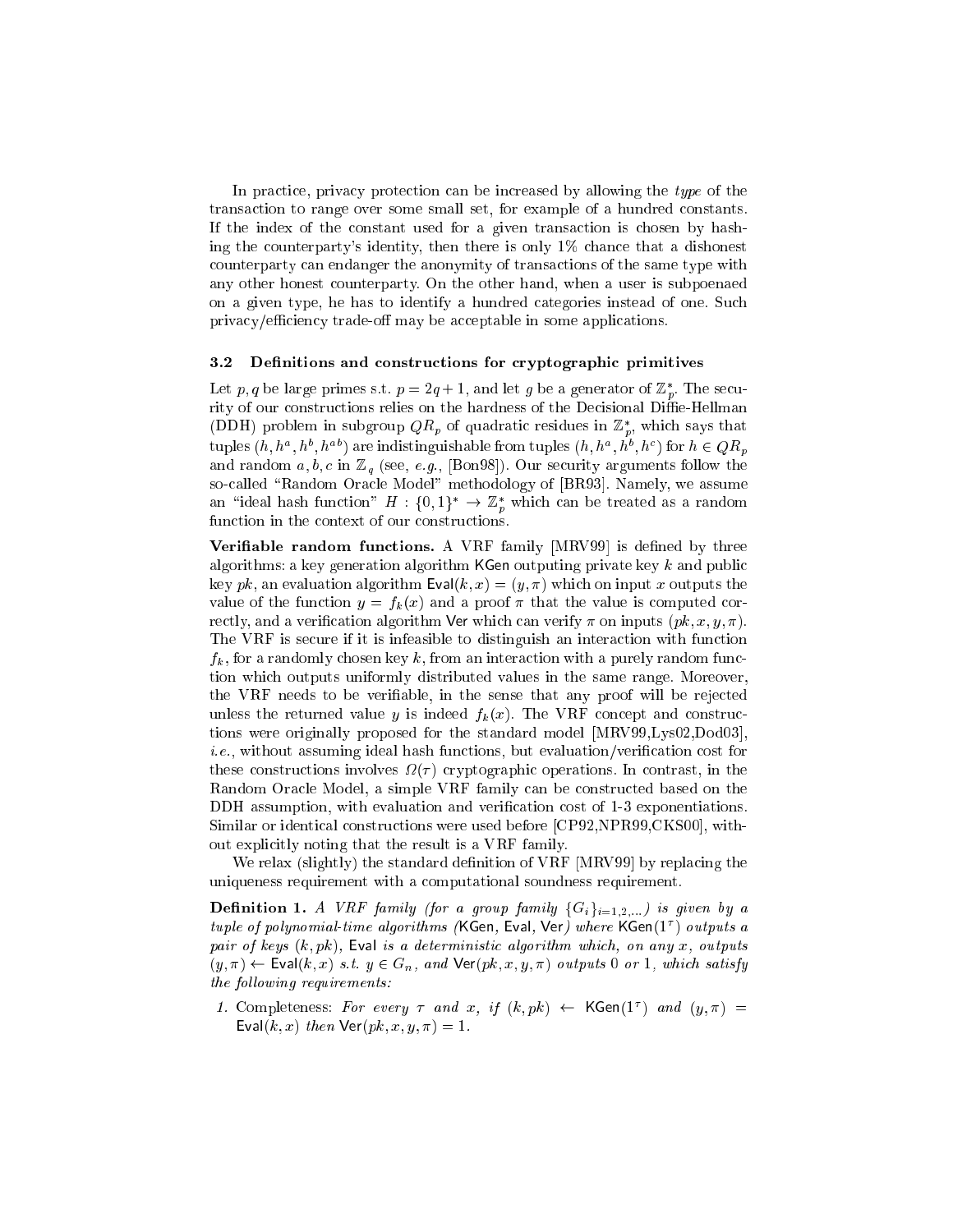2. Soundness: For any probabilistic polynomial-time algorithm  $A$ , for any values pk and  $x$ , the following probability is negligible:

 $\Pr[\text{Ver}(pk, x, y, \pi) = \text{Ver}(pk, x, y, \pi)] = 1 \land y \neq y \land (y, y, \pi, \pi) \leftarrow A(pk, x).$ 

3. Pseudorandomness: For all probabilistic polynomial-time algorithms  $A_1, A_2,$ 

$$
\begin{aligned} \Pr[ \quad b = b' \mid (k, pk) \leftarrow \mathsf{KGen}(1^{\tau}); (x, st) \leftarrow A_1^{O_{\text{Eval}}(k, \cdot)}(pk); y_0 \leftarrow \text{Eval}(k, x); \\ y_1 \leftarrow G_n; b \leftarrow \{0, 1\}; b' \leftarrow A_2^{O_{\text{Eval}}(k, \cdot)}(st, y_b) \quad ] \quad \leq \quad \frac{1}{2} \ + \ \text{negl}(\tau) \end{aligned}
$$

where  $A_1$  and  $A_2$  are restricted from querying oracle  $O_{Eval}(k, \cdot)$  on the challenge input x chosen by  $A_1$ .

**Construction:** Let  $H : \{0,1\} \rightarrow \mathbb{Z}_p$  be an ideal hash function (modeled as a random oracle). Formally, the key generation picks a triple  $(p, q, g)$  as above s.t. the hardness of the DDH problem in  $QR_p$  is good enough for the security parameter. For ease of discussion, we treat  $(p, q, g)$  as chosen once and for all. We will construct a  $VRF$  function family indexed by such triples, whose range is the group of quadratic residues  $QR_p$ . The key generation algorithm picks a secret key  $\kappa \in \mathbb{Z}_q$  and the public key  $p\kappa = g^{-\kappa}$  mod p. The evaluation algorithm Eval(k, x) returns  $y = h^{2k}$  mod p where  $h = H(x)$ , and a non-interactive zeroknowledge proof  $\pi$  of equality of discrete logarithm  $x = DL_h(y) = DL_q(pk)$ . This is a standard ZKPK proof of discrete-log equality which can be made noninteractive in the ROM model,  $e.g.,$  [CS97].

**Theorem 2.** Algorithms (KGen, Eval, Ver) define a Verifiable Random Function family, under the DDH assumption in the Random Oracle Model.

Verifiable anonymous tagging function. We define a verifiable anonymous tagging function simply as a VRF, and we implement it as  $\text{Tag}_k\{x\} = f_k(x)$ . It is easy to see that tags  $\text{Tag}_k\{T\}$  give no information about the category they represent, *i.e.*, user's identity  $pk$  and the transaction type  $T$ , except that, whatever category this is, it is identified with tag  $\text{Tag}_k\{T\}$ . It is also easy to see that a VRF has good enough collision-resistance so that escrows of two categories go to different bins. In fact, a much stronger property holds:

**Theorem 3.** Under the discrete log assumption, in the Random Oracle Model, the VRF family (KGen, Eval, Ver) has a strong collision resistance property in the sense that it is infeasible to find pair  $(k, x) \neq (k, x)$  is t. Eval(k, x) = Eval(k, x).

Verifiable anonymous symmetric encryption. For escrows to be anonymous, the symmetric encryption Enc used by the user must be not only chosenplaintext secure, but also key-hiding. Following [Fis99,BBDP01], we combine these in one definition that implies several natural anonymity properties. Even an adversary who decides who encrypts what, cannot tell, for ciphertexts created outside of his ontrol, whether the messages and keys satisfy any non-trivial relation this adversary is interested in. For example, the adversary cannot tell if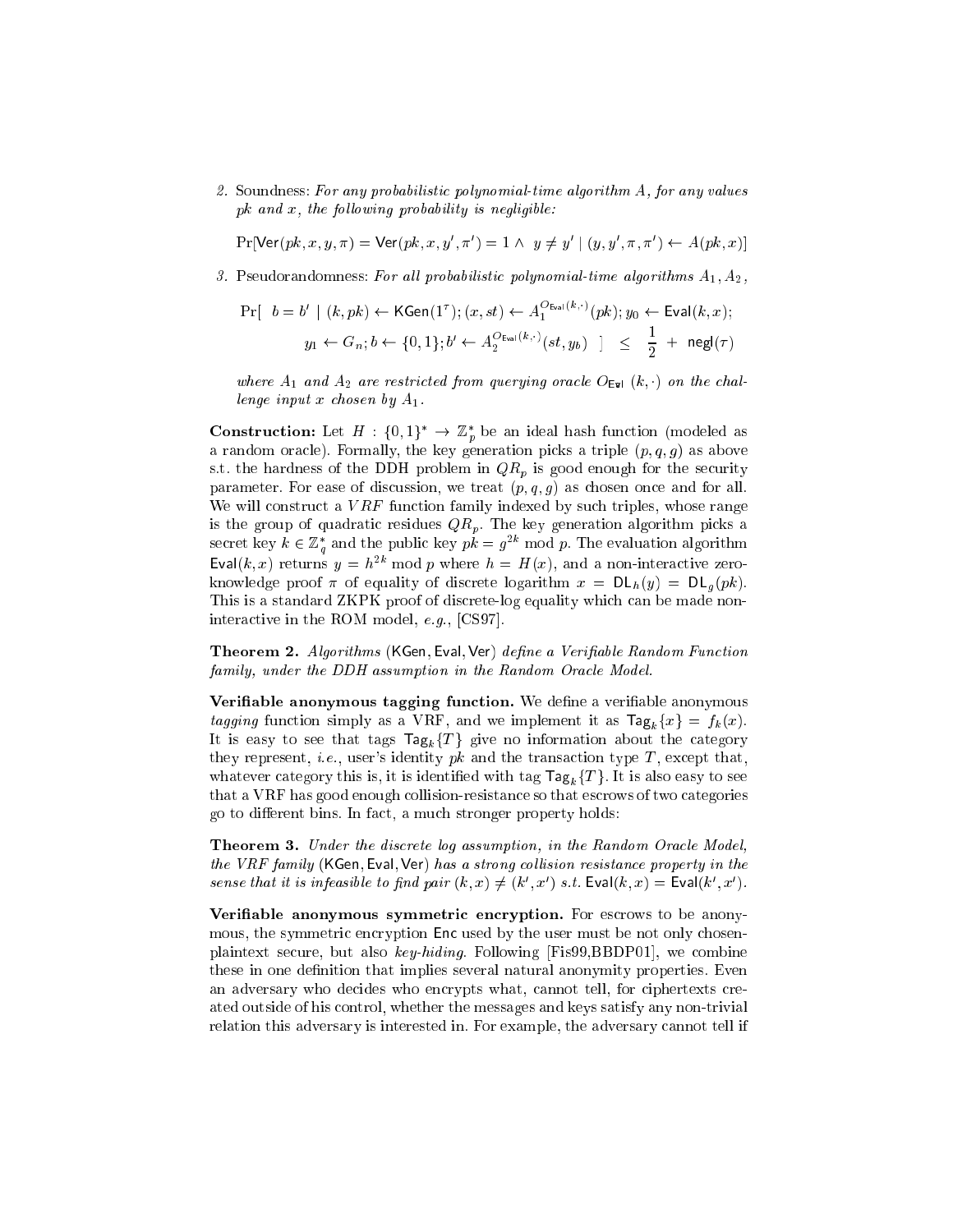a ciphertext is an encryption under any given key, if two ciphertexts are encryptions under the same key, if two ciphertexts encrypt related messages, *etc.* 

Let (KGen, Enc, Dec) be a symmetric encryption scheme. In our experiment, first the key generation algorithm is executed  $p(\tau)$  times where  $p(\cdot)$  is some polynomial and  $\tau$  is the security parameter. Denote the keys as  $k_i$ , for  $i \in$  $\{1, p(\tau)\}\$ . Adversary can query the following *flexible* encryption oracle  $O_{\text{Enc}}(\cdot, \cdot)$ : on input  $(i, m), i \in \{1, p(\tau)\}\$  and  $m \in \{0, 1\}$ ,  $O_{Enc}(i, m)$  outputs  $Enc(\kappa_i, m)$ .

**Definition 2.** We say that a symmetric encryption scheme (KGen, Enc, Dec) is (chosen-plaintext-secure) anonymous if, for any polynomial  $p(\cdot)$  and probabilistic polynomial-time adversary  $A_1, A_2,$ 

$$
\Pr[\ b = b' \mid (k_1, ..., k_{p(\tau)}) \leftarrow (\text{KGen}(1^{\tau}))^{p(\tau)}; (i_0, i_1, m_0, m_1, st) \leftarrow A_1^{O_{\text{Enc}}(\cdot, \cdot)}(1^{\tau});
$$
\n
$$
b \leftarrow \{0, 1\}; c \leftarrow \text{Enc}(k_b, m_b); b' \leftarrow A_2^{O_{\text{Enc}}(\cdot, \cdot)}(st, c)] \leq \frac{1}{2} + \text{negl}(\tau)
$$

We also extend the notion of (CPA-secure and anonymous) symmetric encryption by a verifiability property. We stress that this property is different from what is referred to as verifiable encryption in the context of *asymmetric* encryption schemes [ASW98,CD00]. We require that the secret key  $k$  of an anonymous encryption be generated together with a *commitment* to this secret key, which we will call a *public key pk*. This public key, however, is used not to encrypt but to enable efficient verification that a given ciphertext is a correct encryption of a given plaintext. In fact, our verifiability property for symmetric encryption is very similar to the veriability property of VRFs. Namely, we require that the encryption procedure Enc is augmented so that along with output  $c = \text{Enc}_k\{m\}$ it produces a *proof*  $\pi$  of correct encryption evaluation. We also require an efficient procedure Ver which takes as inputs message  $m$ , ciphertext c, and a proof  $\pi$ . The algorithms (KGen, Enc, Dec, Ver) must then satisfy an obvious *completeness* property, *i.e.*, that a correctly computed proof always verifies, and a *sound*ness property, which says that it is intractable, for any  $(k, pk)$ , to find a tuple  $(m, m, c, \pi, \pi)$  s.t.  $m \neq m$  but ver(pk,  $m, c, \pi$ ) = ver(pk,  $m, c, \pi$ ) = 1.

**Construction:** Instead of using our VRF family to encrypt directly, we replace the hash fun
tion in our VRF onstru
tion with a Feistel-like padding s
heme  $paa^-$  ( $m_1r$ ) similar to the OAEP padding [BR94,Sho01]. Assume message length is  $|m| = r_1 = |p|-2\tau-2$  where  $\tau$  is the security parameter. We define our padding scheme as pad  $(m|r) = (h_1 | h_2)$  for  $h_1 = H_1(r) \oplus m$  and  $h2 = H_2(h_1) \oplus r,$  where hash functions  $H_1, H_2$  output bit strings of length  $\tau_1$  and  $2\tau$ , respectively, and r is a random string of length  $2\tau$ . Note that  $(m|r)$  can be recovered from  $(h_1|h_2)$ . This padding is simpler than the OAEP padding and its variants be
ause our (symmetri
, anonymous) en
ryption needs only hosen plaintext se
urity rather than hosen iphertext se
urity.

Using such padding we can encrypt as follows. KGen is the same as in the VRF scheme.  ${\tt Enc}_k(m) = o^{2n} \bmod{p}$  where  $o = {\sf paq}^-(m|r)$  is treated as an element in  $\mathbb{Z}_p$ . The decryption Dec<sub>k</sub> (c) computes candidates  $o$  and  $-o$  mod p for  $o$ , where  $o' = c^k \mod p$ , and  $k' = \alpha * k^{-1} \mod q$  where  $\alpha = (q + 1)/2$  (in integers). To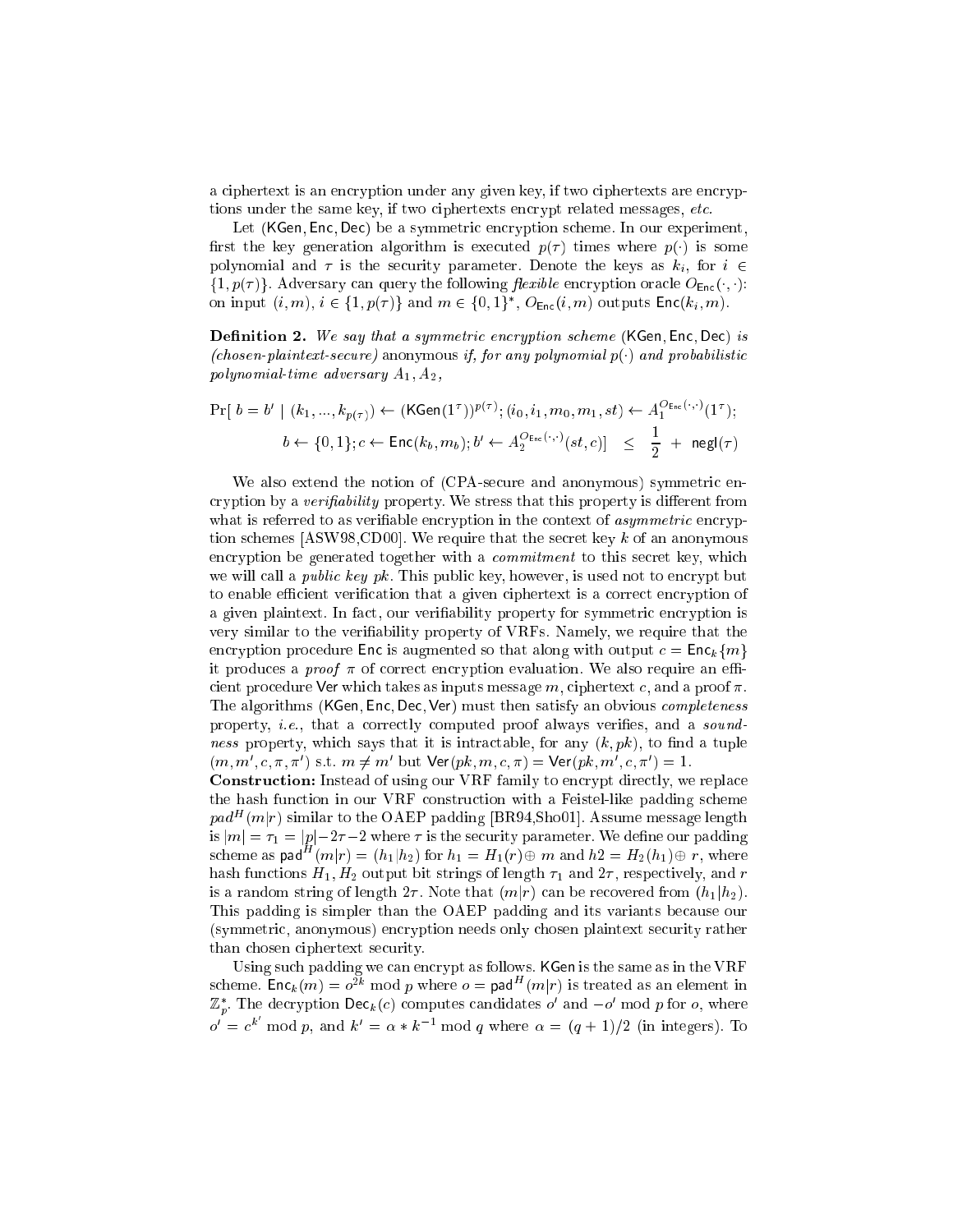$\det$  we take as  $o$  either  $o$  or  $-o$  mod  $p$ , depending on which one is smaller than  $2^{(p)}$  . We then recover  $m|r$  by inverting the padding scheme pad on  $o$ . The proof of correct encryption consists of the randomness r and a proof  $\pi$  of discrete-log equality  $DL_o(c) = DL_q(pk)$ .

Theorem 4. The above scheme is a verifiable anonymous symmetric encryption scheme secure under the DDH assumption in ROM.

Anonymous signatures. An anonymous signature is an undeniable signature scheme  $[CP92]$  with an additional property of key-privacy. Recall that an undeniable signature scheme requires that the recipient of a signature s produced under public key *pk* on message *m* cannot prove to a third party that this is a valid signature under  $pk$ . Instead, the third party must ask  $U$  to verify the signature validity or invalidity via an interactive proof protocol. Here we additionally require key privacy in the sense corresponding to the CPA-security of the anonymous symmetric encryption, *i.e.*, that it is infeasible to tell from a (message,signature) pair what publi key was used in omputing it.

Constru
tion: Any VRF family immediately yields an anonymous signature scheme. In fact, the undeniable signature construction of [CP92] already has the required properties, because it is implicitly constructed from the same VRF construction as here. For better concrete security, we slightly modify the [CP92] construction. The signature on m is a pair  $s = (r, \tilde{s})$  where r is a random string of length  $2\tau$ , and  $s = f_k(m|\tau) = H(m|r)^{-\alpha}$  mod p. The proof of (in)correctness of a signature under public key  $pk$  is a zero-knowledge proof of (in)equality of discrete logarithm (e.g., [CS03]) between tuples  $(q, pk)$  and  $(H(m|r), \tilde{s})$ .

# 3.3 Key management for dis
rete-log based VTE s
hemes

The discrete-log based keys used in our scheme can be efficiently secret-shared by the user with the CA trustees using Feldman's verifiable secret sharing (see,  $e.g.,$  [GJKR99] for an exposition). Using recent techniques of [CS03], the user can deliver a secret-share to each trustee encrypted under the trustee's public key, and the trustee can verify the share's correctness without the use of the trustee's private key. The resulting shares can then be efficiently used by the trustees in the subpoena process. For example, if the user refuses to cooperate, the CA trustees can efficiently compute the tag  $t = (H(Type))^{2k}$  mod p for the subpoenaed user and type via threshold exponentiation protocol such as [GJKR99]. The trustees can also use the same protocol to verify signatures on and decrypt the escrows.

# 4 VTE S
heme with Unlinkable Re
eipts

As explained in section 3.1, category-preserving anonymity is hard to achieve unless the es
row agent and the transa
tion ounterparty are somehow prevented from linking their views of the escrow and the verification protocols. We show how to achieve such separation of agent's and counterparty's views by replacing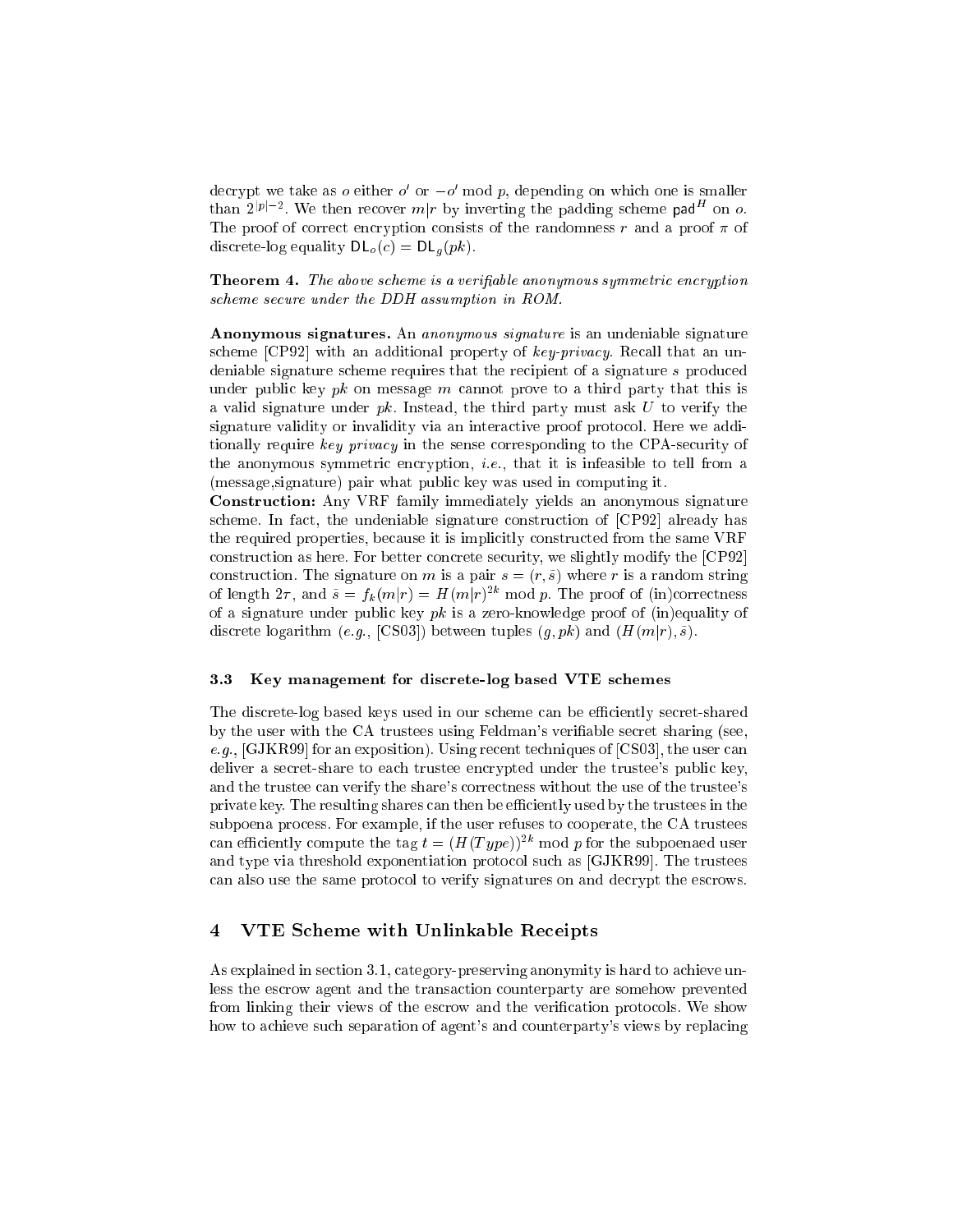the standard signature scheme used by our basic VTE scheme with the CL signature scheme of  $\text{[CL01}, \text{CL02}]$ , which enables the user to prove his possession of the agent's re
eipt to the ounterparty in zero-knowledge. To integrate CL signatures into our VTE s
heme, in se
tion 4.1 we introdu
e a novel zero-knowledge proof of knowledge of *committed key and plaintext* (CKP-ZKPK).

Diophantine commitments. To use the CL signature scheme, we need a commitment scheme of [FO98,DF01] which allows a commitment to *integers* rather than to elements in a limite field. Consider a special  $RSA$  modulus  $n = p \, q$ , where  $p_1, q_2, (p_1-1)/2, (q_2-1)/2$  are all prime and  $|p_1|, |q_2|$  are polynomial in the security parameter  $\tau$ . Consider also a random element b of group  $QR_n$  of quadratic residues modulo  $n$ , and a random element  $a$  of the subgroup generated by b in  $\mathbb{Z}_n^*$ . The commitment to an *integer* value m is  $C = a^m b^m \mod n$  where m is chosen uniformly in  $\mathbb{Z}_n$ . This commitment scheme is statistically muing, and it is binding if strong RSA assumption holds for  $n$  [FO98, DF01].

CL signatures. The public key in CL signature consists of a special RSA modulus *n* as above, and three uniformly chosen elements  $a, b, d$  in  $QR_n$ . Let  $l_m$  be a parameter upper-bounding the length of messages that need to be signed. The public key is  $(n, a, b, d)$ . The signature on m is a triple  $(v, e, s)$  where  $v^2 = a^T v^2 a$  mod n and  $2^e > e > 2^e$ . Where  $l_e \geq l_m + 2$ . This signature scheme is CMA-secure under the strong RSA assumption [CL02].

The CL signature comes with two protocols: (1) the CL signing protocol, in which the signer can issue signature  $(v, e, s)$  on  $m \in \{0, 1\}^{l_m}$  given only a commitment  $C_m$  to m; and (2) the CL verification protocol which is a zeroknowledge proof in whi
h the prover an prove the knowledge of a signature on  $m$  to the verifier who knows only a commitment to  $m$ .

The commitments to m used in protocols  $(1)$  and  $(2)$  can be independent of the CL signature public key. However, for simplicity, in our application the instan
e of the Diophantine ommitment s
heme used in the CL signing proto
ol will be formed by values  $(n, a, b)$  which are parts of the CL signature public key.

Before we show how to use them, we need to make two modifications to the CL signatures as shown above. First, we use the  $\lbrack CL02 \rbrack$  extension of the above scheme to signing a *block* of three messages  $(m_1, m_2, m_3)$ . This is done simply by including three random elements  $a_1, a_2, a_3$  in  $QR_n$  instead of one a in the public key of the CL signature scheme. The signature is a triple  $(v, e, s)$  where  $v^* = a_1^{\; +} a_2^{\; +} a_3^{\; -} v^* a$  mod n. In the CL signing and verification protocols adapted to a block of three messages, both the signer and the verifier know three separate ommitments on these messages.

Second, we note that if in the CL signature verification protocol the verifier knows the message  $m$  itself instead of a commitment to it, the protocol still works and even gets easier. Similarly, if the verifier knows not the above Diophantine commitment to m, but  $g^m$  mod p (also a commitment to m), the protocol still works, but the prover only shows knowledge of a signature on *some* integer *m* s.t.  $m = m \bmod 2q$  (recall that  $p = 2q+1, p, q$  are primes, and g is a generator of  $\mathbb{Z}_p$ ). The same holds for the CL verification protocol extended to a block of messages  $(m_1, m_2, m_3)$ . In our case, the verifier will know messages  $m_1$  and  $m_2$ , and a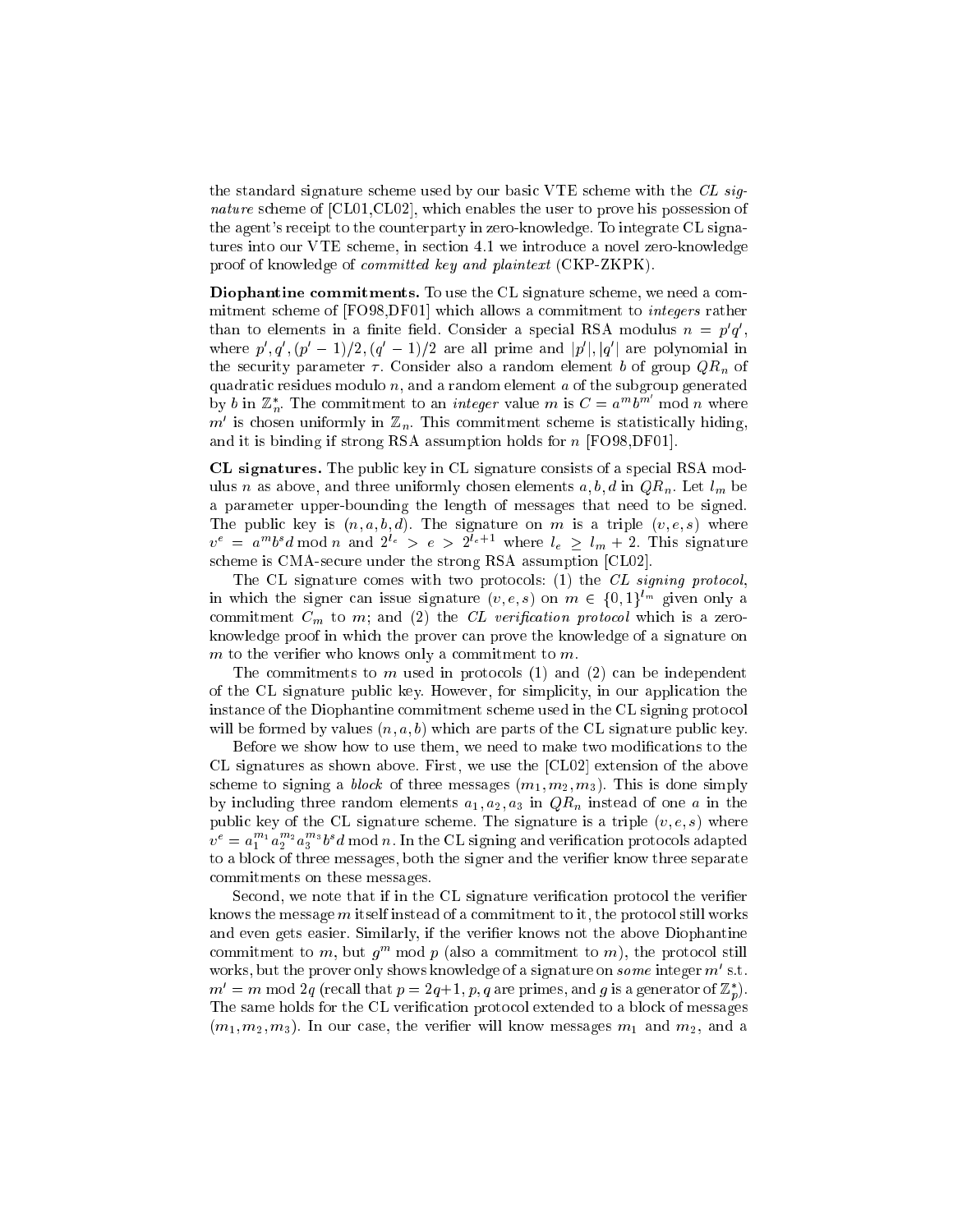commitment  $g^{m_3}$  mod p to message  $m_3$ , and the prover will show possession of CL signature on block of messages  $(m_1, m_2, m_3)$  s.t.  $m_3 = m_3$  mod q.

VTE scheme with unlinkable receipts. We recall the VTE construction of section 3, where k is the user's secret key,  $pk = q^{2k} \mod p$  is the public key, and m is the transaction plaintext. The escrow is a triple  $e = (c, t, s)$  where  $c =$  $v^{2k}$  mod p,  $t = h^{2k}$  mod p,  $s = (r, s), s = H((c, t)|r)^{2k}$  mod p,  $h = H(T y p e(m)),$  $o =$  pad  $(m|r)$ , and r, r are random strings of length  $2\tau$ .

Let  $l_m$ , the maximum message length, be  $|p|$ , enough to represent elements in either  $\mathbb{Z}_p$  or  $\mathbb{Z}_q$ . The public key of the escrow agent is the public key  $(n, a, b, c)$  of the CL signature scheme, except that  $a$  is chosen at random from the subgroup generated by  $\theta$  in  $\mathbb{Z}_n$ . If the escrow agent generates his key himself, he must prove knowledge of  $i$  s.t.  $a = v$  mod  $n$ .

The user sends  $e = (c, t, s) = (c, t, (r, \tilde{s}))$  to the escrow agent as in the basi VTE s
heme, but here he also in
ludes three diophantine ommitments  $C_q, C_h, C_k$  on *integer* values  $o, h, k$  using  $(n, a, b)$  as the instance of the commitment scheme. Using the zero-knowledge proof CKP-ZKPK of *committed key and* plaintext (see section 4.1), the user then proves his knowledge of integer values  $(\rho', h', k')$  s.t.  $\sigma', h', k'$  are committed to in  $C_{\rho}, C_h, C_k$ , and  $c = (\rho')^{2k} \mod p$ ,  $t = (h')^{2k} \mod p$ , and  $\tilde{s} = H((c, t)|r)^{2k} \mod p$ . If the proof succeeds, the user and the escrow agent run the CL signing protocol on the commitments  $C_o$ ,  $C_h$ ,  $C_k$ at the end of which the user holds a  $\cup$  isignature on the block  $(o, n, \kappa)$  of the ommitted messages.

In the verification phase, the user sends to the transaction counterparty values  $(0, r)$ , together with the transaction plaintext  $m$  and his public key  $p\kappa = q$  and p. The counterparty computes  $n = H(T y p e(m))$  and vermes if  $o =$  pad  $(m|r)$ . The user and the counterparty then run the CL verification proto
ol in whi
h the user proves possession of a CL signature on integer values o, h, k' where the verifier knows o and h and  $pk = q^{2k} \mod p$ .

If the user passes both proofs, the first with the escrow agent as the verifier and the second with the transaction counterparty as the verifier, then under the strong RSA assumption needed for the diophantine ommitment to be binding,  $\sigma = \sigma, \; n_{\parallel} = n$ , and  $\kappa_{\parallel} = \kappa$  mod q, thus the escrow entry  $e = (c, i, s)$  is computed correctly. Furthermore, the escrow agent learns only the (ciphertext,tag) pair  $(c, t) = (o^{\perp} \mod p, n^{\perp} \mod p)$  and the signature s, while the counterparty learns only the values  $o, h$  associated with the plaintext m and the public key  $p\kappa = q^{-1}$  mod p.

From the properties of the basi VTE s
heme and the CKP-ZKPK proof system (see se
tion 4.1), the following theorem follows:

**Theorem 5.** The VTE scheme with unlinkable receipts satisfies  $(1)$  verifiability, (2) efficient and unavoidable subpoena, (3) tamper resistance, and  $(4)$  categorypreserving anonymity, under the DDH and strong RSA assumptions in ROM.

# 4.1 Zero-knowledge proof of ommitted key and plaintext

We present the ZK proof protocol required by the unlinkable-receipt VTE construction of the previous section. Recall that the user needs to prove in zero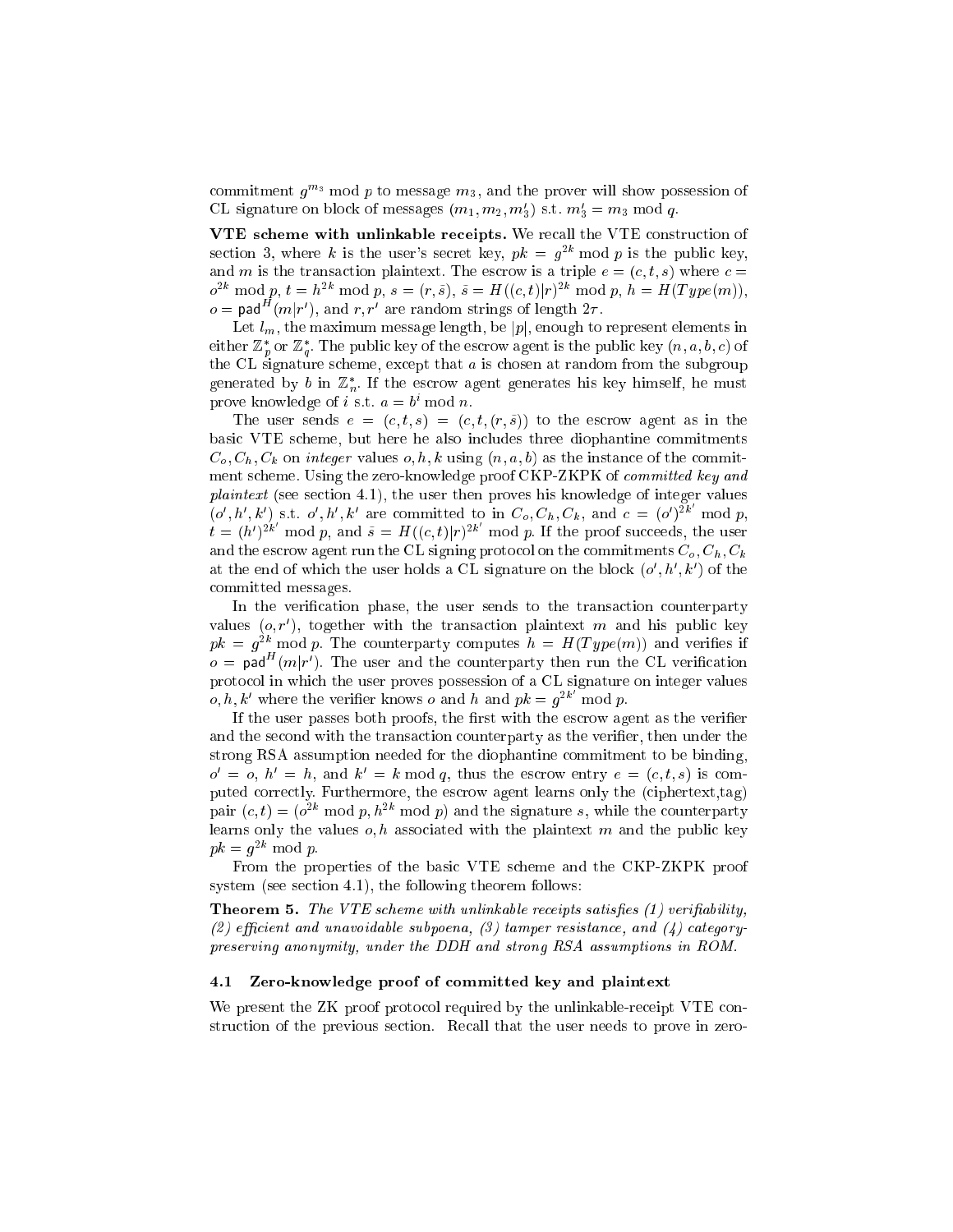knowledge to the escrow agent his knowledge of integer values  $o, h, k$  s.t.  $o, h, k$ are committed to in  $C_o, C_h, C_k$ , and  $c = o^{-\alpha}$  mod  $p$ ,  $t = h^{-\alpha}$  mod  $p$ , and  $s =$  $H((c, t)|T)$  inou p. The public inputs in this proof are values  $(p, q, g)$ ,  $(n, a, b)$ ,  $(C_o, C_h, C_k)$ , and  $(c, t, r, \tilde{s})$ . The prover's inputs are  $o, h \in \mathbb{Z}_p^*, k \in \mathbb{Z}_q^*$ , and the decommitment values  $o, n, \kappa$  in  $\mathbb{Z}_n$ .

| <b>ZKPK</b> of Committed Key and Plaintext                                                                                                                            |                                                                                                                                                                       |
|-----------------------------------------------------------------------------------------------------------------------------------------------------------------------|-----------------------------------------------------------------------------------------------------------------------------------------------------------------------|
| Prover's Input:                                                                                                                                                       | $k \in \mathbb{Z}_q^*$ , the secret key                                                                                                                               |
|                                                                                                                                                                       | $o \in \mathbb{Z}_p^*$ , the "plaintext"                                                                                                                              |
|                                                                                                                                                                       | $o', k' \in \mathbb{Z}_n$ , the decommitment values                                                                                                                   |
| Common Input:                                                                                                                                                         | $(p, q, g)$ , the discrete log group setting                                                                                                                          |
|                                                                                                                                                                       | $(n, a, b)$ , the instance of a diophantine commitment scheme                                                                                                         |
|                                                                                                                                                                       | $C_k = a^k b^{k'} \mod n$ , commitment to k                                                                                                                           |
|                                                                                                                                                                       | $C_o = a^{\circ}b^{\circ'} \mod n$ , commitment to o                                                                                                                  |
|                                                                                                                                                                       | $c = o^{2k} \mod p$ , the ciphertext                                                                                                                                  |
|                                                                                                                                                                       |                                                                                                                                                                       |
| 1. Prover P picks $\tilde{o} \leftarrow \mathbb{Z}_p^*$ and $\tilde{o}' \leftarrow \mathbb{Z}_n$ , and sends $C_{\tilde{o}} = a^{\tilde{o}}b^{\tilde{o}'}$ mod n, and |                                                                                                                                                                       |
|                                                                                                                                                                       | $\tilde{c} = (\tilde{o})^{2k} \text{ mod } p$ to the Verifier V                                                                                                       |
|                                                                                                                                                                       | 2. Verifier V sends to P a random binary challenge $b = 0$ or 1                                                                                                       |
| 3. P responds as follows:                                                                                                                                             |                                                                                                                                                                       |
|                                                                                                                                                                       | $b = 0$ : (a) P sends $(s, s') = (\tilde{o}, \tilde{o}')$ to V                                                                                                        |
|                                                                                                                                                                       | (b) P performs a standard ZKPK proof of knowledge $(e.g., [CM99])$                                                                                                    |
|                                                                                                                                                                       | of $(k, k')$ s.t. $a^k b^{k'} = C_k \mod n$ and $s^{2k} = \tilde{c} \mod p$                                                                                           |
|                                                                                                                                                                       | $b = 1$ : (a) P sends $s = o * \tilde{o} \mod p$ to V                                                                                                                 |
|                                                                                                                                                                       | (b) P performs a standard ZKPK proof of knowledge $(e.g., [CM99])$<br>of $(k, k')$ s.t. $a^k b^{k'} = C_k \text{ mod } n$ and $s^{2k} = c * \tilde{c} \text{ mod } p$ |
|                                                                                                                                                                       | (c) P performs a ZKPK given by [CM99], of knowledge of values                                                                                                         |
|                                                                                                                                                                       | $(o, o', \tilde{o}, \tilde{o}')$ s.t. $a^{\circ}b^{\circ'} = C_o \mod n$ , $a^{\tilde{o}}b^{\tilde{o}'} = C_{\tilde{o}} \mod n$ , and $o * \tilde{o} =$               |
|                                                                                                                                                                       |                                                                                                                                                                       |
| s mod p                                                                                                                                                               |                                                                                                                                                                       |
| 4. In both cases V accepts only if the appropriate ZKPK proofs verify. Addi-<br>tionally, if $b = 0$ , V checks also if $a^s b^{s'} = C_{\tilde{o}} \text{ mod } n$ . |                                                                                                                                                                       |
|                                                                                                                                                                       |                                                                                                                                                                       |
|                                                                                                                                                                       | Fig. 1. Binary challenge proof system CKP-ZKPK                                                                                                                        |

To simplify the presentation, we will show a ZKPK system for a slightly simpler problem, namely the ZK proof of knowledge of committed key and plaintext (CKP-ZKPK). Namely, the public values are  $(p, q, g)$ ,  $(n, a, b)$ ,  $(C_o, C_k, c)$  and the prover proves knowledge of *integer* values  $o, k$  s.t. (1) they are committed to in  $\cup_o, \cup_k$  under commitment instance  $(n, a, v)$ , and  $(z)$   $c = o^{-\alpha}$  mod p. One can see that the required ZKPK system is created by running three proofs in parallel: (i) one CKP-ZKPK proof for secrets  $o, k$  and public  $(C_o, C_k, c)$ , (ii) another CKP-ZKPK proof for secrets  $h, k$  and public  $(C_h, C_k, t)$ , and (iii) a standard LINT IN PROOF OF KNOWLEDGE  $(e, q, |\text{CMYY}|)$  of k s.t.  $H((e, t)|T) = s$  into p and k is committed to in  $C_k$ , where the public inputs are  $(C_k, c, t, r, \tilde{s})$ .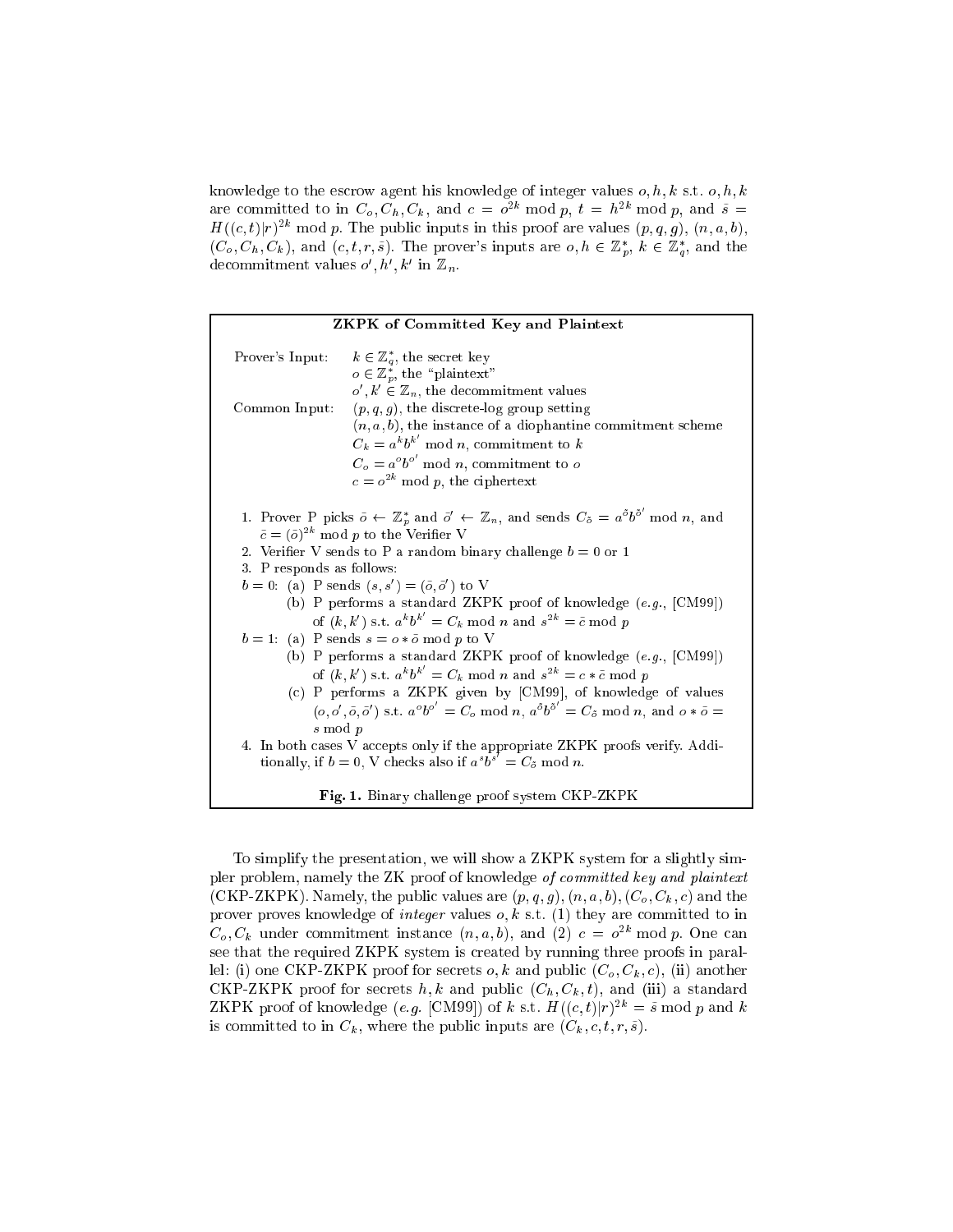We present the CKP-ZKPK proof protocol in Figure 1. We note that this is a binary challenge protocol with  $1/2$  soundness error, so to get security parameter  $\tau$  this proof should be repeated  $\tau$  times, or in the Random Oracle Model it can be made non-interactive by preparing the  $\tau$  instances of it in independently in parallel, ex
ept that the hallenge bits are omputed by hashing together the first prover's messages of all these  $\tau$  instances. The resulting protocol involves  $O(\tau)$  exponentiations for both the prover and the verifier, which unfortunately makes this protocol quite expensive in practice.

Note that both ZKPK proofs referred to in the CKP-ZKPK protocol can be non-interactive in the Random Oracle Model considered here, and that they involve a small constant amount of exponentiations. We remark that the protocol proof system of [CM99] used in step (c) of case  $b = 1$  for proving modular multiplication on committed values, can be simplified in our case, because here the multiplicative factor  $s = \sigma * \tilde{\sigma}$  and the modulus p are publicly known, in contrast to the general case considered by  $\lbrack CM99\rbrack$ , where the verifier knows s and p only in a ommitted form.

**Theorem 6.** CKP-ZKPK proof system is computational zero-knowledge if the DDH problem for group  $QR_p$  is hard.

Theorem 7. CKP-ZKPK proof system is a proof of knowledge with soundness error  $1/2$  if the strong RSA problem in group  $\mathbb{Z}_n$  is hard.

# 5 VTE S
heme with Automati Threshold Dis
losure

We describe an extension of the VTE scheme which enables the escrow agent to automatically open escrows that  $(1)$  fall into the same  $\text{bin}, \text{ i.e., share the same}$  $\langle$ user,type $\rangle$  category, and  $(2)$  their number is no less than some fixed threshold, pre-specified for transactions of this type. This can be used, for example, to implement oversight of financial transactions which the following disclosure ondition: if some user requests more than 10 transfers, via any set of banks, to some pre-specified "offshore haven," the plaintexts of the corresponding escrows must be automatically disclosed to the overseeing authority.

Using Feldman's non-interactive verifiable secret sharing scheme [Fel87], we modify the VTE s
heme of se
tion 3 as follows. To reate an es
row of plaintext m under key k, the user computes the tag  $t = \text{Tag}_k\{T\}$  where  $T = Type(m)$ as in section 3, but the ciphertext is computed differently. Let  $d$  be the publicly pre-spe
ied threshold dis
losure value that orresponds to this T . The user picks a unique *d*-degree *secret-sharing polynomial*  $f(.)$  by applying  $d + 1$  times a pseudorandom function indexed by the secret k, i.e.,  $k_i = H(k, T, i)$  for  $i =$  $0, \ldots, a$ , where  $\pi$ :  $\{0, 1\}$   $\rightarrow \mathbb{Z}_q$ , and setting  $f(x) = \kappa_0 + \kappa_1 x + \ldots \kappa_d x^2$  mod q. A set of values  $\{C_0,\ldots,C_d\}$  where  $C_i = g^{-\alpha_i}$  mod p serves as public verification information for this secret-sharing polynomial, The ciphertext is now  $c = (c, \{C_i\}_{i=0...d}^T, x, J(x), a),$  where  $c = \text{Enc}_{k_0\{m\}}, \pi$  is the proof that c is a correct encryption of m under the "quasi-one-time" private key  $k_0$  (and its public counterpart  $C_0 = g^{-\infty}$  mod p), and x is some unique value corresponding to this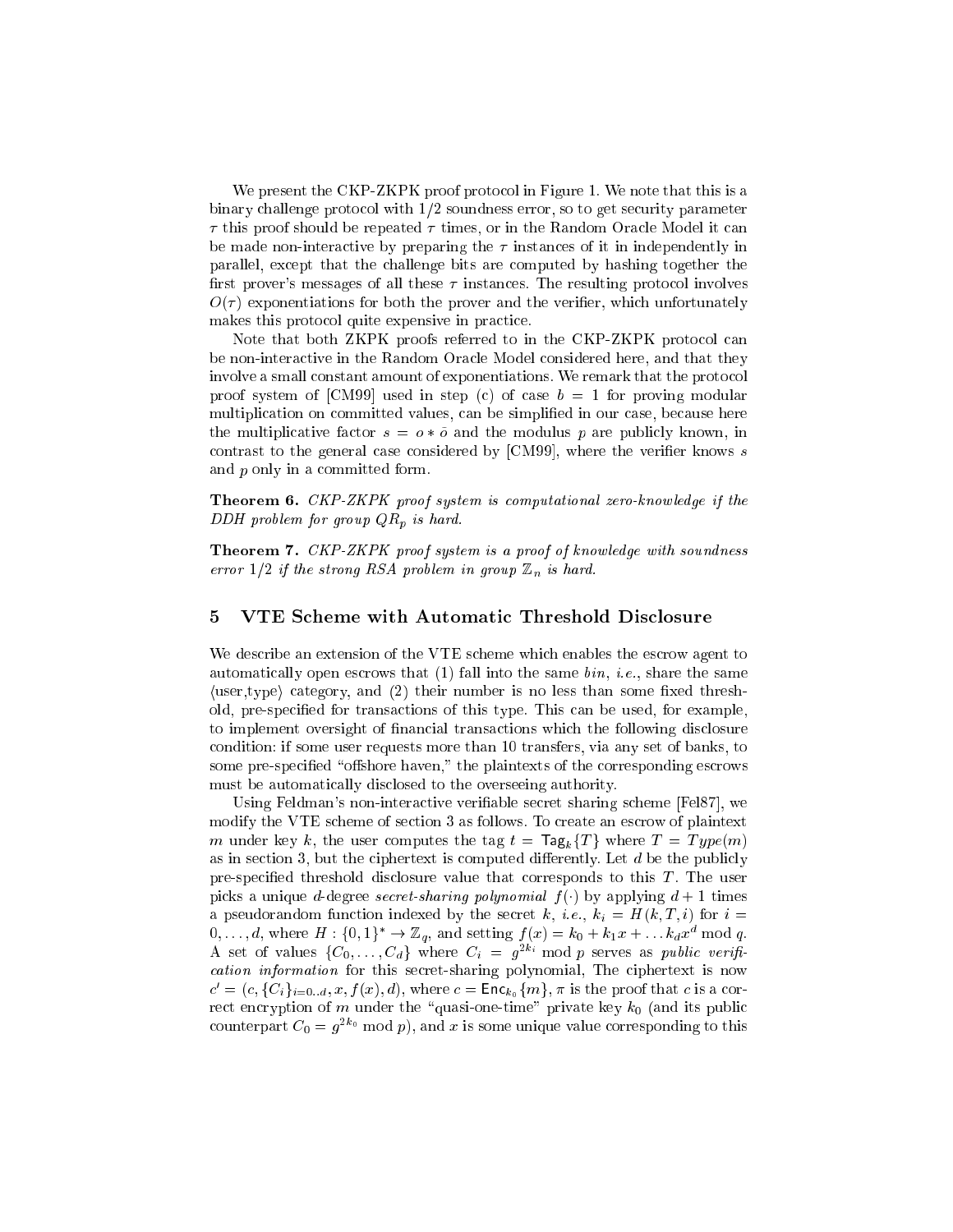transaction, e.g.,  $x = H(c)$ . The user computes the private signature  $s = (r, \tilde{s})$ on  $(c_1, t)$ , and hands the escrow  $e = (c_1, t, s)$  to the escrow agent.

The escrow agent checks that  $(x, f(x))$  is a true data point on the polynomial committed to in set  $\{C_i\}_{i=0...d}$  by verifying that  $g^{-\sqrt{2}} \equiv (C_0) * (C_1)^+ * \ldots *$  $(C_d)^{x^-}$  mod p. Moreover, if the bin tagged with tag t in the escrow database has other entries, the agent checks that the argument  $x$  has not been used before with the tag t, and the values  $\{C_0, \ldots, C_d\}$  are the same for this t as before. The agent then releases his signature on the escrow  $e$  to the user. The user presents it to the counterparty, who verifies it as before, except that correctness of the ciphertext  $c = \textsf{Enc}_{k_0}\{m\}$  is verified on  $(C_0, m, c, \pi)$  instead of  $(pk, m, c, \pi)$ , and it is checked that  $d$  is the threshold value corresponding to type  $T$ .

To prevent the ounterparty and the es
row agent from linking their views, the same me
hanism as in se
tion 4 may be deployed. The user sends ommitments  $C_o, C_h, C_k$  on values  $o, h, k$  to the escrow agent (note the difference between  $C_0$  and  $C_0$ ), proving his knowledge of  $o, n, \kappa, \kappa_0$  s.t.  $c = o^{-\kappa_0}$ mod p, and p, and p, and p, and p, and p, and p, and p, and p, and p, and p, and p, and p, and p, and p, and p, and p, and p, and p, and p, and p, and p, and p, and p, and p, and p, and p, and p, and p, and p, and p, and p  $C_0 = g^{2\alpha}$  mod p,  $t = h^{2\alpha}$  mod p, and  $s = H((c, t)|t)^{2\alpha}$  mod p. The same zeroknowledge proto
ol as in se
tion 4 may be used, and is even slightly simpler since  $C_0$  is a simpler commitment to  $k_0$  than the Diophantine commitment. After he
king the proofs, the user and the es
row agent perform the CL signing protocol to give the user a CL signature on the block of messages  $(o, h, k, d)$ . I he user then sends to the counterparty values  $(0, r)$  as in section 4, together with  $d$ . The counterparty checks that  $o$  is properly formed and  $d$  is the proper threshold value for the given transaction type, and they run the CL verification protocol to prove the user's knowledge of a CL signature on values  $(o, h, k, d)$ where the verifier knows  $\rho$ ,  $n$ ,  $a$  and  $p\kappa = q^{-\kappa}$  mod p.

Acknowledgments. We want to thank Dan Boneh, Pat Lincoln, and Anna Lysyanskaya for helpful discussions and for proposing extensions and improvements. We also thank the anonymous referees for their suggestions.

# Referen
es

- [ASW98] N. Asokan, V. Shoup, and M. Waidner. Asynchronous protocols for optimistic fair exchange. In Proc. IEEE Symposium on Security and Privacy, pages 86-99, 1998.
- [BBDP01] M. Bellare, A. Boldyreva, A. Desai, and D. Pointcheval. Key-privacy in public-key encryption. In Proc. Asiacrypt '01, pages 566-582, 2001.
- [BCOP03] D. Boneh, G. Di Crescenzo, R. Ostrovsky, and G. Persiano. Searchable publi key en
ryption. IACR 2003/195, 2003.
- [Bon98] D. Boneh. The decisional Diffie-Hellman problem. In Proc. 3rd Algorithmic Number Theory Symposium, pages  $48-63$ , 1998.
- [BR93] M. Bellare and P. Rogaway. Random oracles are practical: a paradigm for designing efficient protocols. In Proc. ACM Conference on Computer and Communications Security, pages 62-73, 1993.
- [BR94] M. Bellare and P. Rogaway. Optimal asymmetric encryption. In Proc.  $European '94$ , pages 92-111, 1994.